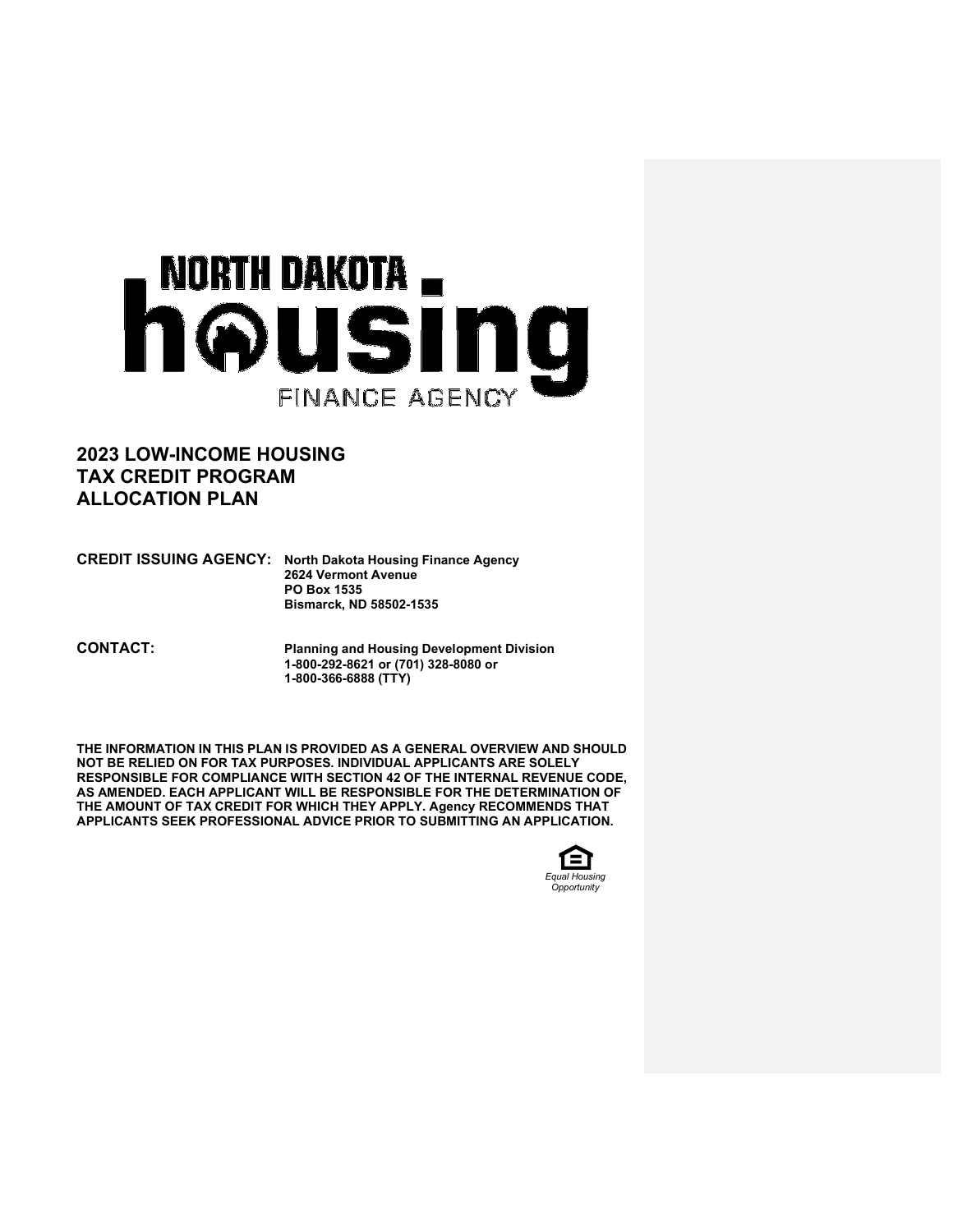# TABLE OF CONTENTS

| ۱.   | <b>INTRODUCTION</b>                                                                                                                                                                                                                                                                                                                                                                                                                                                                                                                                                                                                                                                                                           | 1                                                                                                                                                                       |
|------|---------------------------------------------------------------------------------------------------------------------------------------------------------------------------------------------------------------------------------------------------------------------------------------------------------------------------------------------------------------------------------------------------------------------------------------------------------------------------------------------------------------------------------------------------------------------------------------------------------------------------------------------------------------------------------------------------------------|-------------------------------------------------------------------------------------------------------------------------------------------------------------------------|
| ΙΙ.  | <b>GENERAL PROVISIONS</b><br>А.<br><b>Credit Rate</b><br>В.<br><b>Eligible Basis</b><br>C.<br>Maximum Developer Fee<br>D.<br>Maximum Builder/Contractor Fees<br>F.<br>Qualified Basis<br>F.<br><b>Annual Credit Amount</b><br>G.<br>Income and Rent Restrictions<br>Н.<br>Extended Low-Income Housing Commitment<br>L.<br><b>Gross Rent Floor</b><br>J.<br><b>Compliance Monitoring</b><br>Κ.<br>Restriction<br>L.<br>Discrimination<br>М.<br>ADA and 504<br>N.<br><b>VAWA</b><br>Ο.<br>Limit on Volume<br>Р.<br>Recapture<br>O.<br><b>Reserve Accounts</b><br>R.<br><b>Tax-Exempt Financed Projects</b><br>S.<br>Identity of Interest<br>Disclosure of Interest<br>Τ.<br>U.<br>Notice to Local Jurisdictions | 1<br>1<br>2<br>$\overline{\mathbf{c}}$<br>3<br>$\overline{3}$<br>$\overline{3}$<br>3<br>4<br>4<br>4<br>6<br>6<br>6<br>6<br>6<br>6<br>6<br>7<br>$\overline{7}$<br>7<br>7 |
| III. | <b>TYPES OF DEVELOPMENTS</b><br>New Construction<br>А.<br>В.<br><b>Existing Projects</b><br>C.<br>Substantial Rehabilitation<br>D.<br>Ineligible Projects                                                                                                                                                                                                                                                                                                                                                                                                                                                                                                                                                     | 8<br>8<br>8<br>8<br>9                                                                                                                                                   |
| IV.  | <b>APPLICATION PROCESS</b>                                                                                                                                                                                                                                                                                                                                                                                                                                                                                                                                                                                                                                                                                    | 9                                                                                                                                                                       |
| V.   | <b>THRESHOLD REQUIREMENTS</b><br>А.<br><b>Demonstrated Site Control</b><br>В.<br><b>Zoning Availability</b><br>C.<br>Infrastructure and Utility Availability<br>D.<br><b>Applicant Characteristics</b><br>Е.<br><b>Financial Projections</b><br>F.<br>Ownership<br>G.<br>Subsidies<br>Н.<br>Compliance with Fair Housing Act<br>Public Housing Waiting List<br>I.<br><b>Broadband Infrastructure</b><br>J.<br>ĸ<br><b>Housing Need</b><br><b>Capital Needs Assessment</b><br>L.<br>М.<br>Ability<br>N.<br>Appraisal<br>Ο.<br><b>USDA Financing</b><br>Р.<br>Self-Scoring                                                                                                                                      | 10<br>10<br>10<br>10<br>10<br>11<br>11<br>11<br>11<br>11<br>11<br>11<br>12<br>12<br>12<br>13<br>13                                                                      |
| VI.  | APPLICATION AND ALLOCATION FEES                                                                                                                                                                                                                                                                                                                                                                                                                                                                                                                                                                                                                                                                               | 13                                                                                                                                                                      |
| VII. | <b>PROJECT RATINGS</b><br>А.<br>Serves Lowest Income Group<br>В.<br>Redevelopment and Revitalization<br>C.<br><b>Historic Properties</b>                                                                                                                                                                                                                                                                                                                                                                                                                                                                                                                                                                      | 14<br>14<br>14<br>15                                                                                                                                                    |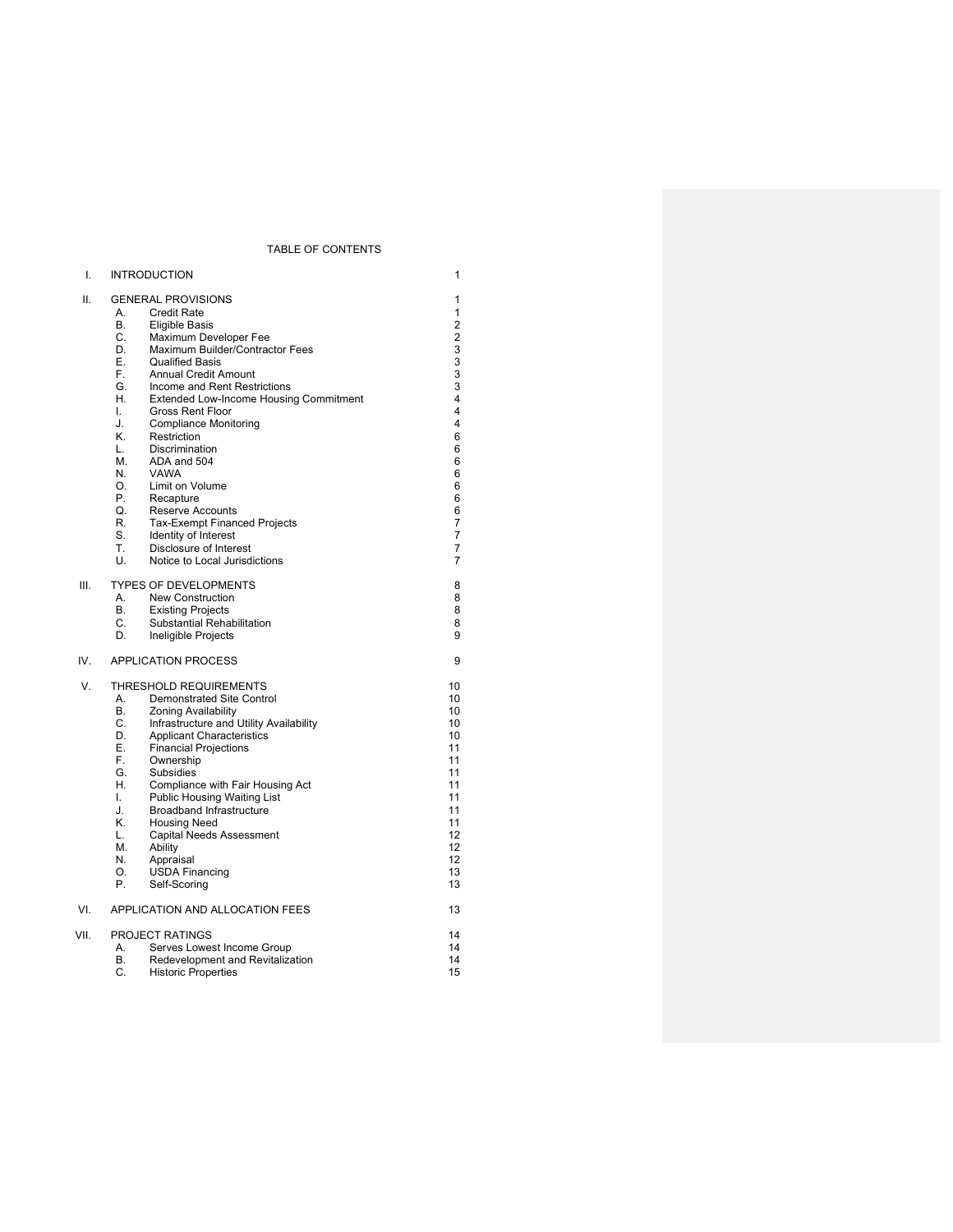|       | D.<br><b>Tenant Support Coordinator</b><br>Е.<br>Design Standards<br>F.<br>Universal Design<br>G.<br><b>Green Communities</b><br>Η.<br>Rent Rebate for Homeownership<br>L.<br><b>Tenant Ownership</b><br>J.<br>Housing for Individuals with Children<br>Κ.<br>Housing for People 55 and Over<br>L.<br>Preserve Existing Affordability | 15<br>16<br>16<br>17<br>17<br>18<br>18<br>18<br>18 |
|-------|---------------------------------------------------------------------------------------------------------------------------------------------------------------------------------------------------------------------------------------------------------------------------------------------------------------------------------------|----------------------------------------------------|
|       | М.<br><b>Committed Leverage</b><br>N.<br>Geographic Location                                                                                                                                                                                                                                                                          | 19<br>19                                           |
| VIII. | SET-ASIDES and TARGETED AREAS<br>Non-Profit Participation<br>А.<br><b>B</b> .<br>Native American Set-Aside<br>C.<br>New Development / Preservation Parity                                                                                                                                                                             | 19<br>19<br>19<br>19                               |
| IX.   | <b>CREDIT AWARD PROCESS</b><br><b>Conditional Reservation</b><br>А.<br><b>B</b> .<br><b>Formal Reservation</b><br>С.<br><b>Project Progress Reports</b><br>Credit Return or Cancellation<br>D.<br>Е.<br><b>Equity Pre-Close</b><br>F.<br><b>Carryover Allocation</b><br>G.<br>Final Allocation of LIHTCs                              | 20<br>20<br>21<br>21<br>21<br>21<br>21<br>22       |
| Χ.    | RESPONSIBILITY OF APPLICANT                                                                                                                                                                                                                                                                                                           | 22                                                 |
| XI.   | RESPONSIBILITY OF AGENCY                                                                                                                                                                                                                                                                                                              | 22                                                 |
| XII.  | MODIFICATION TO THE QUALIFIED ALLOCATION PLAN                                                                                                                                                                                                                                                                                         | 23                                                 |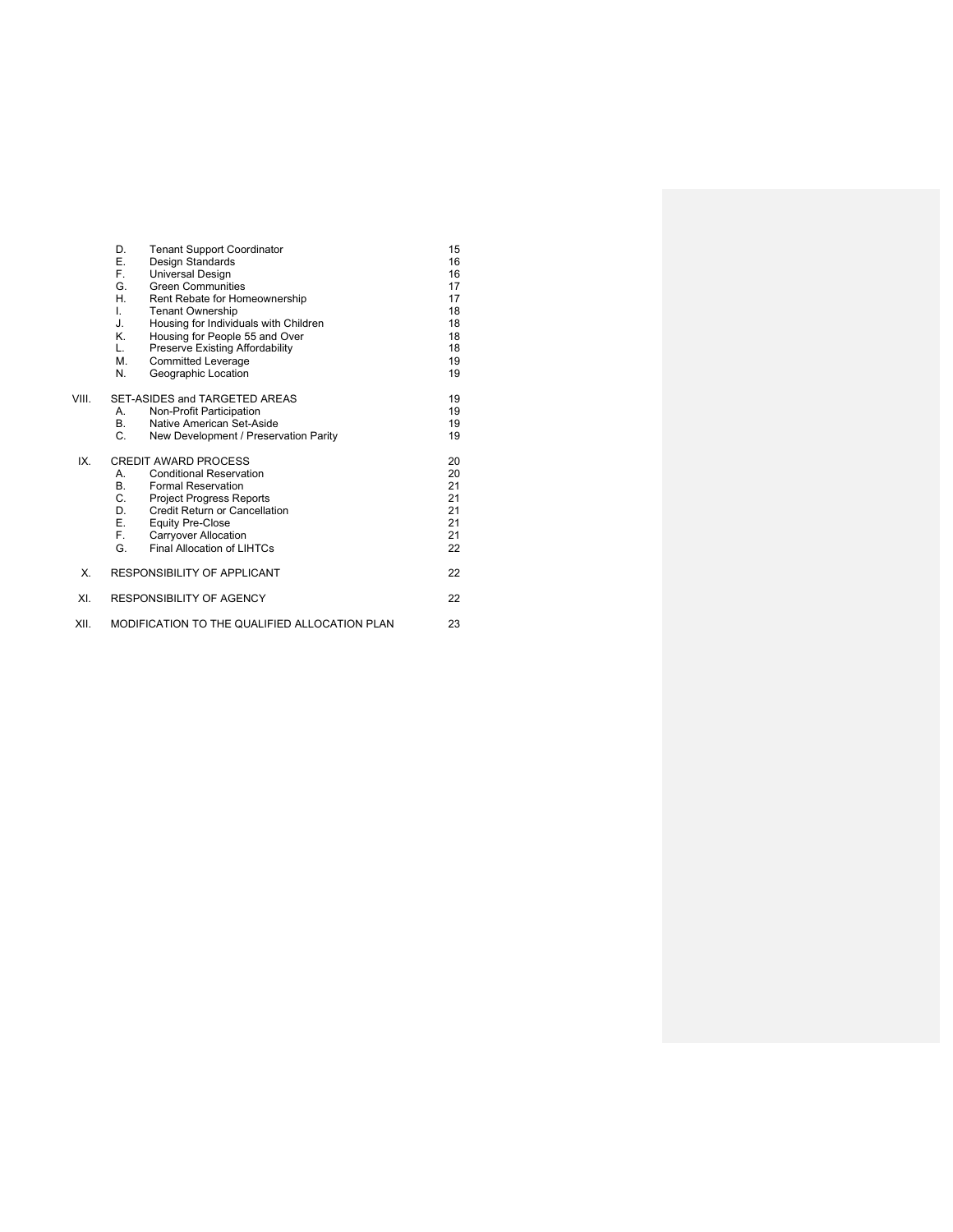# **NORTH DAKOTA LOW-INCOME HOUSING TAX CREDIT PROGRAM 2023 ALLOCATION PLAN**

# **I. INTRODUCTION**

North Dakota Housing Finance Agency ("Agency") is responsible for the administration of the Low-Income Housing Tax Credit ("LIHTC") Program for the State of North Dakota. Agency developed a Qualified Allocation Plan ("Plan") defining the process by which it will distribute.

# **II. GENERAL PROVISIONS**

Agency may modify or waive any condition of this Plan, which is not mandated by the Code, on a case-bycase basis for good cause.

For purposes of this Plan, the Developer is the individual or entity to which the developer fees are paid for promoting the project. The Developer may or may not be the Applicant. The Applicant is either the owner of the project or the entity that has controlling interest in the ownership entity (i.e. the general partner, managing member).

- **A. Discretion:** In the process of administering the LIHTC and other rental housing programs, Agency will make decisions and interpretations regarding applications and the Plan. Unless otherwise stated, Agency is entitled to the full discretion allowed by law in making all such decisions and interpretations.
- **B. Basis Boost:** Non-acquisition eligible basis may be increased by 30% for projects meeting any of the following conditions.
	- (1) The project is located in a HUD-designated Difficult Development Area (DDA);
	- (2) The project is located in a HUD-designated Qualified Census Tract (QCT);
	- (3) The project meets one of the following Agency designations:
		- The project is designed to primarily serve special needs populations, (i.e. homeless or those requiring permanent supportive services)
		- The project targets 20% or more of the units at 30% of area median income or less
		- The project is within tribal reservations, including the Trenton Indian Service Area;
		- The project entails new construction on in-fill lots with existing structures which either need to be demolished or require substantial environmental remediation.
		- The project is located in a rural area without sufficient soft financing to be financially feasible in low market-rent areas. Proposed rents, including utility allowance, must be the lesser of Fair Market Rents or a minimum of 20% below LIHTC rent ceilings, either of which will be enforced through a land use restriction agreement ("LURA"). Developments with a projectbased federal rent subsidy are not eligible.
		- The project is located in an Opportunity Zone, as defined in Section 1400Z-1 of Code.

Applicants must provide a narrative explanation justifying the need to increase the eligible basis. Basis boost is not available on 4% acquisition LIHTCs. \***The potential basis boost under condition (3) above does not apply to tax-exempt bond financed projects. The potential boost to non-acquisition basis under conditions (1) and (2) above does apply to tax-exempt bond financed projects.**

**C. Maximum Developer Fee:** Developer fee will be limited to 15% of the project's eligible basis. Fees paid to consultants will be included in this limitation. The developer fee for the acquisition portion of an acquisition/rehabilitation project shall not exceed 5%. The fees of all parties with an Identity of Interest with the Developer in the project will be taken into consideration when calculating the Developer's maximum fees. When the Developer and the contractor are the same or related entity,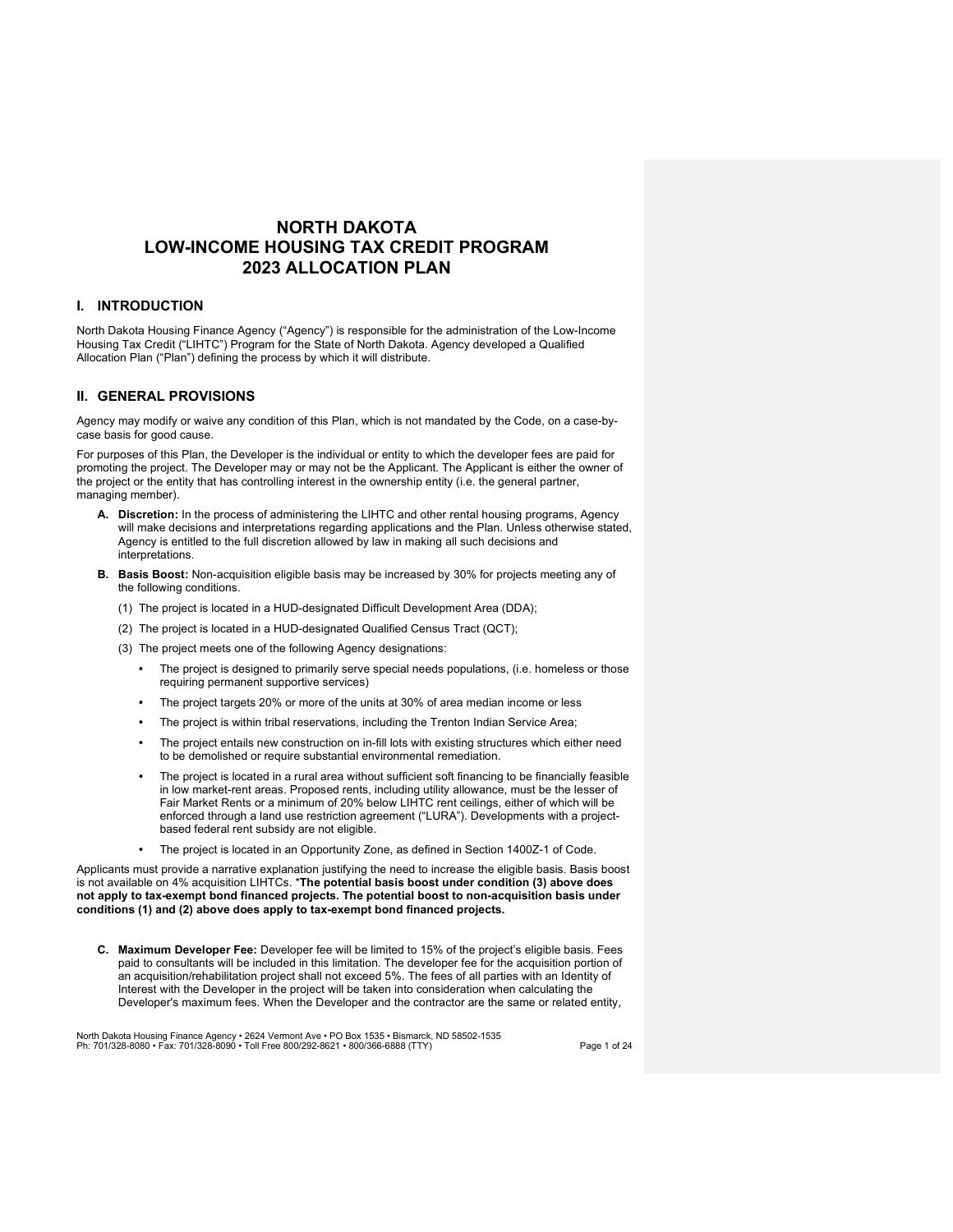in addition to the fee limits stated above, the combined sum of Developer Fee and Builder/General Contractor Fees may not exceed 20% of eligible basis. All developer fees exceeding the established maximums will not be included in the eligible basis.

- **D. Maximum Builder/Contractor Fees:** Builder/General Contractor fees may not exceed the following limits:
	- (1) Builder/General Contractor's Profit, 6% of hard construction costs
	- (2) Builder/General Contractor's Overhead, 2% of hard construction costs
	- (3) General Requirements, 6% of hard construction costs

Fees in one area may exceed the stated percentage if other areas are not at their maximum, so long as they do not exceed 14% collectively.

## **E. [reserved]**

- **F. [reserved]**
- **G. Average Income (AI)**:
	- (1) AI is only available on projects with an applicable fraction of 100% and no units which are unrestricted or designated above 80% AMI. Employee units are not included in the applicable fraction and are therefore permitted in AI developments.
	- (2) Projects with multiple residential buildings must answer "Yes" to question 8b on IRS Form 8609, thereby designating the development as a multiple building project.
	- (3) AI is not available on resyndication projects which have not yet completed their original Extended Use Period and exited the LIHTC Program.
	- (4) Section 142 of the Code, which regulates tax-exempt bond financing, was not amended to include AI as Section 42 was. Therefore, tax-exempt bond financed projects electing AI must meet the requirements of both AI as well as one of the other two minimum set-asides listed in this section.
	- (5) Designations within an AI project shall be floating and not fixed to specific units.
- **H. Extended Low-Income Housing Commitment:** Prior to a final allocation of LIHTCs, the owner must waive their right to request a qualified contract under Code (IRC § 42(h)(6)(F)) and enter into an Extended Use Agreement which requires the owner and any successors to meet the applicable fraction of low-income occupancy for an extended use period of at least 15 years beyond the initial 15-year compliance period. The owner must record this agreement as a restrictive covenant.
- **I. [reserved]**
- **J. Compliance Monitoring:** Agency will monitor all LIHTC projects through the end of the Extended Use Period. A copy of the Agency LIHTC Compliance Manual is available on the Agency's website and is incorporated herein by reference.

Applicants, Developers, and Property Managers must remain in compliance with LIHTC program guidelines throughout the agreed upon extended use period. An Applicant, Developer, or Property Manager involved with an existing project that Agency determines is significantly out of compliance may not participate in new LIHTC projects until the issues are resolved to Agency's satisfaction. Relevant noncompliance includes both federal and state imposed LIHTC requirements (e.g. improperly funded reserves, unpaid fees, not meeting scoring criteria previously promised), as well as noncompliance within any other Agency funded or administered programs.

- (1) Agency will charge each project an annual monitoring fee, currently set at \$50 per project plus \$40 per LIHTC unit. Projects with multiple buildings located in different towns (scattered site projects) shall pay a fee of \$50 per town plus \$40 per low-income unit. Agency may adjust the annual fee and assess additional fees to a project in substantial noncompliance to cover added costs of monitoring.
- (2) Approximately 120 days before placing a project in service, the owner must request and hold a meeting with the individual(s) responsible for processing tenant income certifications and/or approving tenant files; the property management company; Agency compliance and development staff; and other providers of project funding which impose income or other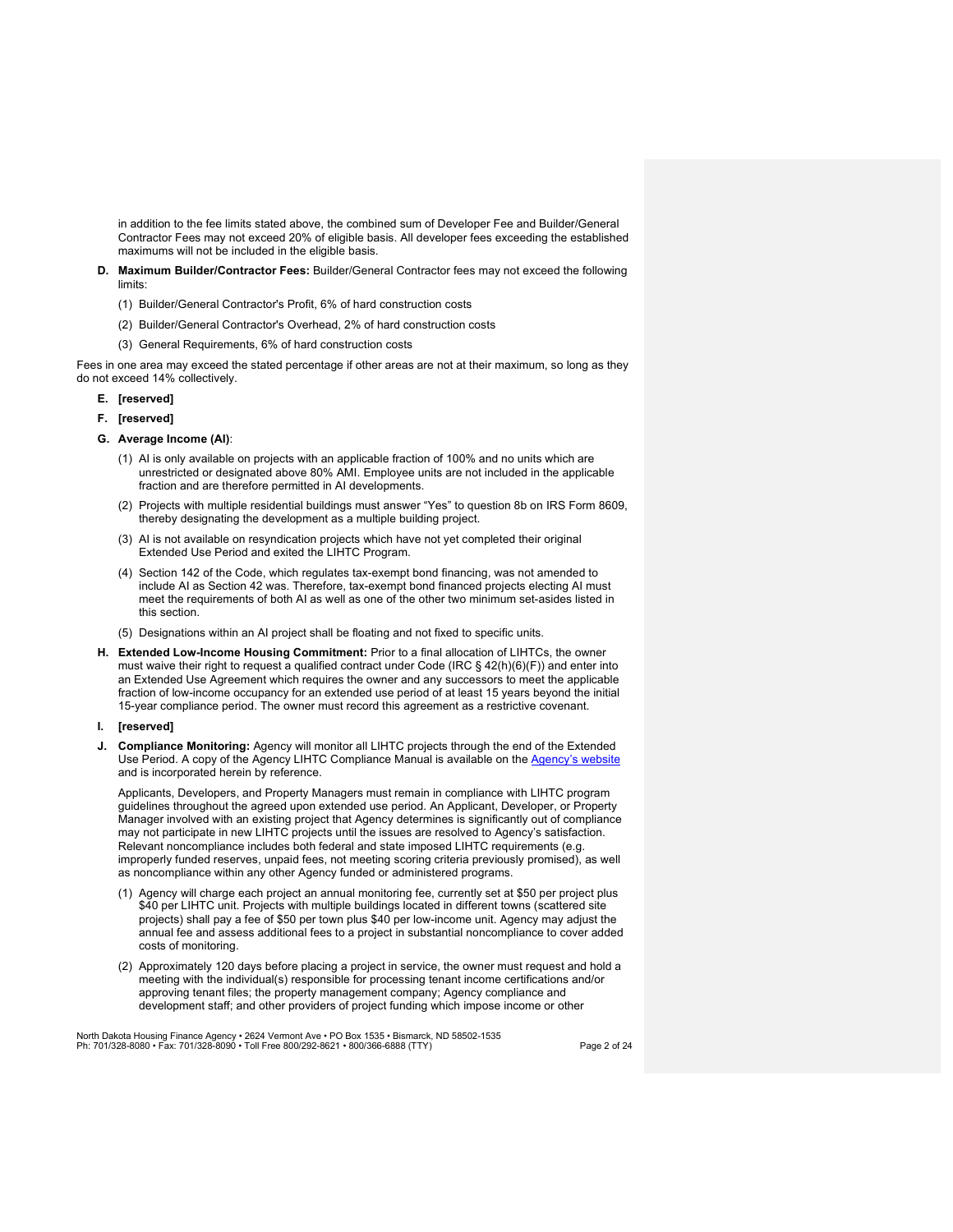restrictions on the project. The purpose of the meeting is to ensure all parties are aware of all applicable restrictions prior to any lease-up activities.

- (3) Prior to issuance of the IRS Form 8609, the owner and on-site managers must attend or document that they have recently attended industry recognized training on management and compliance. Agency may require further follow-up training following significant or repeated noncompliance events.
- **K. Restriction:** No one project will be eligible to receive a Conditional Reservation for more than an aggregate 25% of the annual LIHTCs available other than in the following circumstances:
	- (1) If during the regular allocation cycles, the only requests remaining are from applicants that have not reached the 25% limit, or
	- (2) If, after the regular cycles, there are recaptured or unallocated LIHTCs, they may be allocated without regard to the 25% limitation, or
	- (3) At Agency's discretion to address an emergent need.
- **L. Discrimination:** All housing receiving LIHTCs must be open to all persons regardless of race, color, national origin, religion, creed, sex, disability, or familial status.
- **M. ADA and 504:** Properties containing facilities that are available to the general public must meet the Americans with Disabilities Act (ADA) requirements and, if federal assistance is involved, must also comply with Section 504 of the Rehabilitation Act of 1973. The property must also comply with the Fair Housing Amendments Act of 1988.
- **N. VAWA:** All housing receiving LIHTCs must comply with the provisions of the Violence Against Women Reauthorization Act of 2013 (VAWA 2013). Guidance available on the Agency's website.
- **O. Tenant Protections:** The ownership entity and management agent shall:
	- (1) expressly include reasonable accommodations in the application for tenancy;
	- (2) not ask applicants/residents for medical or other protected information unless and only to the extent legally necessary;
	- (3) use standard leases with the same rights available to, and responsibilities expected of, all households, including duration of tenancy;
	- (4) ensure participation in any supportive services is entirely voluntary; and
	- (5) not give a preference based on either disability type, actual or perceived, or being a client of a particular provider.
- **P. Reserve Accounts:** All projects must maintain and regularly fund Replacement Reserve account through the Extended Use Period. The Replacement Reserve requirement for projects designed for;
	- (1) Seniors will be no less than \$350 per unit per year, inflated at 3% annually;
	- (2) families will be no less than \$400 per unit per year, inflated at 3% annually;

This account shall not be used for routine maintenance and upkeep expenses or for operating expenses. Project owners must provide Agency with a record of all activity in the Replacement Reserve account during the prior fiscal year in conjunction with submission of the project's annual compliance monitoring materials. The ownership entity agreement must require that the Replacement Reserves may only be used for the funding of capital expenditures and replacement of building and site components and may not be distributed to owners or partners prior to the end of the Extended Use Period.

All projects also must establish and maintain, until the project has achieved a minimum of five years of stabilized operations, an Operating Reserve equal to a minimum of six months of projected operating expenses plus must-pay debt service payments and annual Replacement Reserve payments. This requirement can be met with an up-front cash reserve; a personal guarantee from the developer/general partner with a surety bond to stand behind the personal guarantee; or partnership documents specifying satisfactory establishment of an Operating Reserve.

Projects which have committed to a Rent Rebate for Homeownership shall maintain and regularly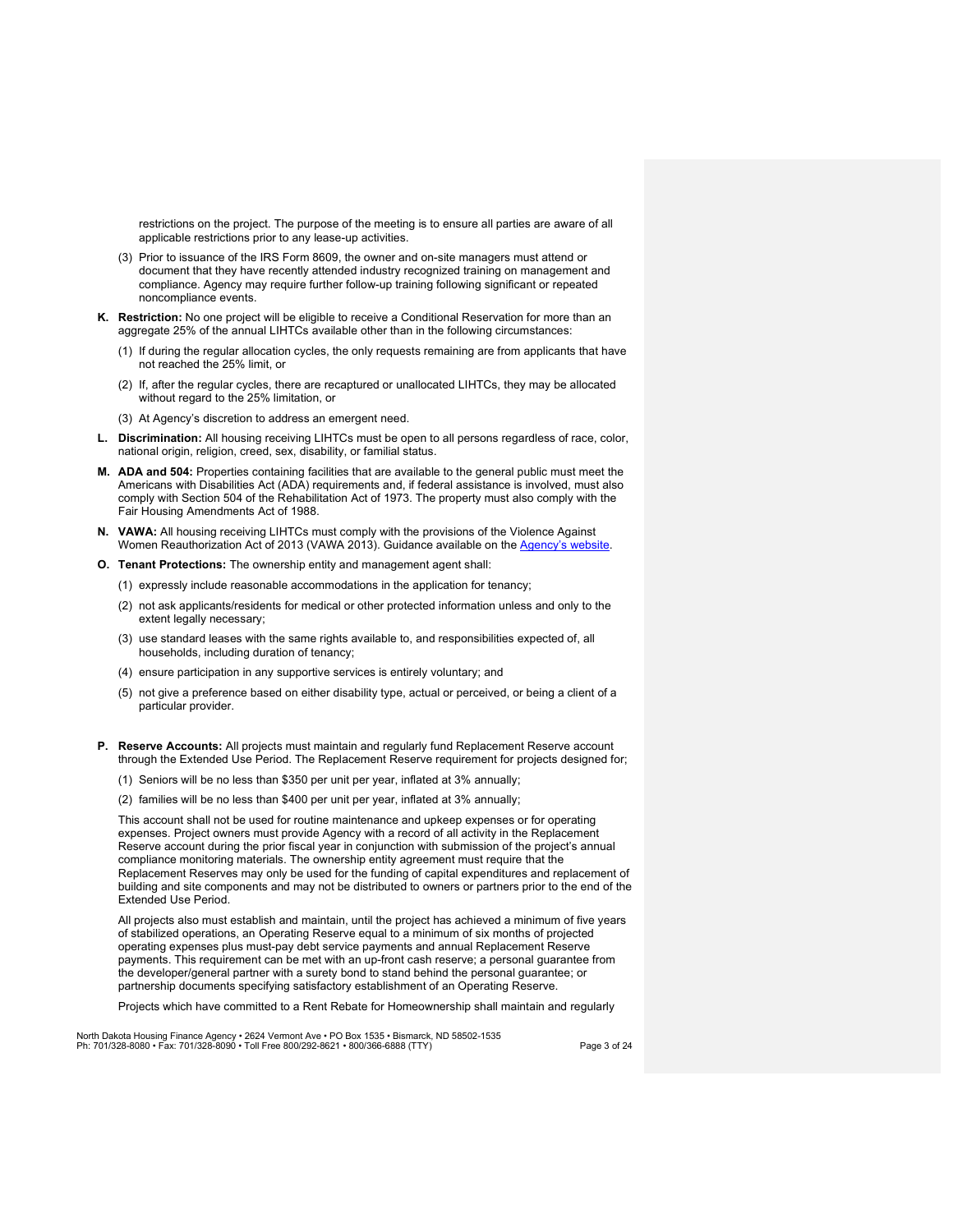fund a Rent Rebate Reserve.

If applicable, a tax escrow account must be maintained at a federally insured financial institution or the Bank of North Dakota.

Each reserve account identified in this section must be accounted for separately withing the project owner's accounting records and held at a federally insured financial institution or the Bank of North Dakota.

- **Q. Tax-Exempt Financed Projects:** Project applications with tax-exempt bond financing and 4% LIHTCs are subject to all requirements of this Plan except for the score requirements listed in Section VII of this Plan.
- **R. Identity of Interest:** The Applicant must disclose all relationships, generally based on financial interests or family ties, with others involved in the project. This disclosure is required for all parties which:
	- (1) Have an ownership, development, or financial interest in the project, excluding limited partners with less than a 15% ownership interest; or
	- (2) Have current or future management control of the project; or
	- (3) Have any current or contingent financial or management liability for the project, including guarantees, letters of credit, take out agreements or support agreements; or,
	- (4) Are involved in the project and have been debarred from any North Dakota program, other state program or any federal program.

This disclosure requires the names and addresses of all parties, including corporate officials, if applicable. Forfeiture of the reserved LIHTCs may result if this information is not adequately disclosed, or if the information changes.

- **S. Disclosure of Interest:** The Applicant must disclose the names and addresses of all parties, including corporate officials, that have a significant role in the project, including but are not limited to the general contractor, all subcontractors whose aggregate contract will exceed 10% of the cost of project (excluding the acquisition of land), accountants, architects, engineers, financial consultants, and any other consultants.
- **T.** Notice to Local Jurisdiction: If required under federal law, Agency will notify the jurisdiction where the project will be located after application submission. Agency may utilize any responsive comments in its decision-making process.

# **III. TYPES OF DEVELOPMENTS**

- **A. [reserved]**
- **B. [reserved]**
- **C. Substantial Rehabilitation:** Minimum average rehabilitation threshold of \$15,000 per restricted unit in hard construction costs.
	- (1) Agency may waive the minimum average rehabilitation threshold requirement if a Capital Needs Assessment supports a lower rehabilitation requirement.
	- (2) Projects involving rehabilitation or adaptive reuse must, upon completion, comply with the Agency Minimum Housing Rehabilitation and Property Standards (Property Standards), which are hereby incorporated into this Plan by reference. Rehabilitation projects, including adaptive reuse, must, at a minimum, cure any and all deficiencies identified in Section XV of the Property Standards upon completion. For projects which include acquisition and/or rehabilitation of occupied housing, any life-threatening health and safety deficiencies, as defined in the Property Standards, must be corrected immediately.
- **D. Ineligible Projects:** Most residential projects qualify for tax credits. Ineligible projects include transient housing (i.e. housing leased for less than 6 months); projects of 4 units or less which are occupied by the owner or a relative of the owner; nursing homes; life care facilities; and mobile home communities

North Dakota Housing Finance Agency • 2624 Vermont Ave • PO Box 1535 • Bismarck, ND 58502-1535<br>Ph: 701/328-8080 • Fax: 701/328-8090 • Toll Free 800/292-8621 • 800/366-6888 (TTY)

**Commented [FJK1]:** Currently proposed legislation may remove this current Federal Requirement

**Commented [FJK2]:** Clarifying the calculation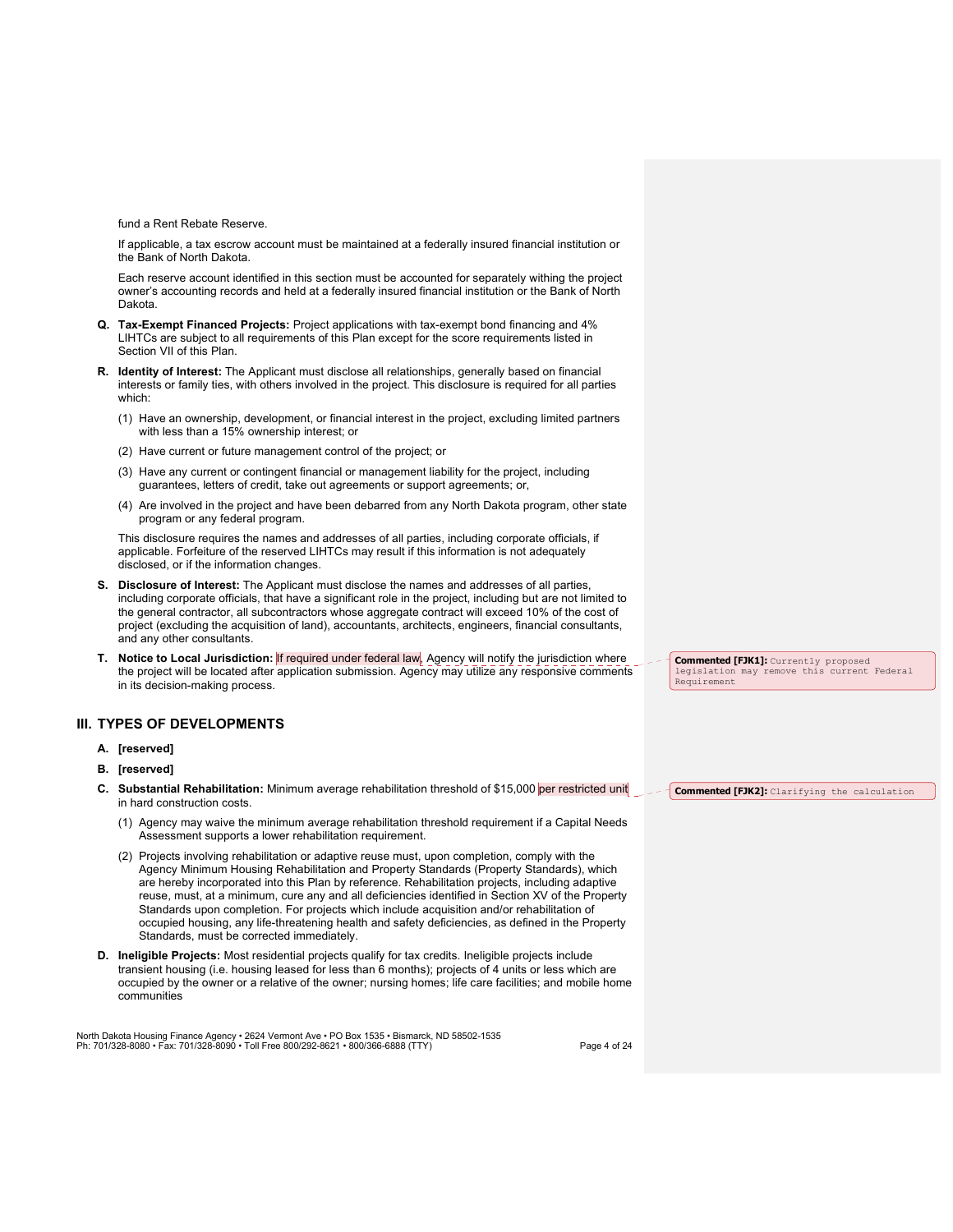**Assisted Living:** Assisted living, or projects serving a similar purpose, are not eligible under this Plan.

Agency may reject an application for detrimental characteristics on or adjacent to the proposed project site unless a satisfactory remediation plan and budget are provided. Unsuitable sites include, but are not limited to, those that:

- (1) Are within ½ mile of airports, industrial properties, pipelines, hazardous waste disposal or storage sites, sewage treatment plants, sanitary landfills, commercial junk or salvage yards, wastewater treatment facilities; or
- (2) Are within 500 feet of frequently used railroad tracks, electrical substation, power transmission lines or towers; or
- (3) Have unsuitable slope, terrain, or physical barriers; or
- (4) Are in a flood hazard area or wetlands.

# **IV. APPLICATION PROCESS**

Applicants must apply using Agency forms. Agency must receive the complete application, including all fees, by 5:00 p.m., Central, on the closing date to be eligible.

Application

| vcle | Closina Date       | Credits to be Allocated                 |         |
|------|--------------------|-----------------------------------------|---------|
|      | September 30, 2022 | \$2,875,000 plus any additional amounts |         |
|      | September 30, 2023 | Balance of available credits            | Comment |

If LIHTCs remain unallocated after the second cycle or additional LIHTCs become available, Agency may accept applications on a first-come, first-serve basis during an open funding round.

Proposals for an allocation of 4% credits may be submitted to Agency at any time between January 1st and August 31<sup>st</sup>.

# **V. THRESHOLD REQUIREMENTS**

To be eligible for scoring and ranking, the application must be complete and include the following information, unless waived by Agency for good cause:

- **A. Demonstrated Site Control:** Evidence that the Applicant has and will maintain direct site control from the start of the application review process until the land is acquired, including a sketch plan of the site.
- **B. Zoning Availability:** Evidence that acceptable zoning will be granted for the project as-proposed.
- **C. Infrastructure and Utility Availability**: Evidence that appropriate infrastructure (i.e. roads, curb, gutter, etc.) and utilities (i.e. water, sewer, electricity, natural gas, & broadband internet) are in place at the time of LIHTC application and have adequate capacity to absorb the proposed project.

If infrastructure is not in place to the proposed site at the time of LIHTC application, a letter from the local jurisdiction must accompany the application indicating that no adequate infill opportunities currently exist in the community.

- **D. Applicant Characteristics:** Agency must be satisfied that those who will own and operate the project are familiar with, and prepared to comply with, the requirements of the LIHTC Program in terms of:
	- (1) Project ownership and development;
	- (2) Management experience; and,
	- (3) Level of knowledge of the LIHTC program demonstrated through preparation of the LIHTC application.

Applicants new to LIHTCs must partner with a developer, sponsor, and or consultant which was included in the development team which has placed a LIHTC project in-service in North Dakota

North Dakota Housing Finance Agency • 2624 Vermont Ave • PO Box 1535 • Bismarck, ND 58502-1535<br>Ph: 701/328-8080 • Fax: 701/328-8090 • Toll Free 800/292-8621 • 800/366-6888 (TTY)

**Commented [FJK3]:** Prior Year's credits still available at the closing of the next year's Application Cycle Closing Date will be rolled over into the new year's application cycle.

**Commented [FJK4]:** Carving out Application Cycle timeframe in which the Agency's capacity to review 4% proposals is highly diminished.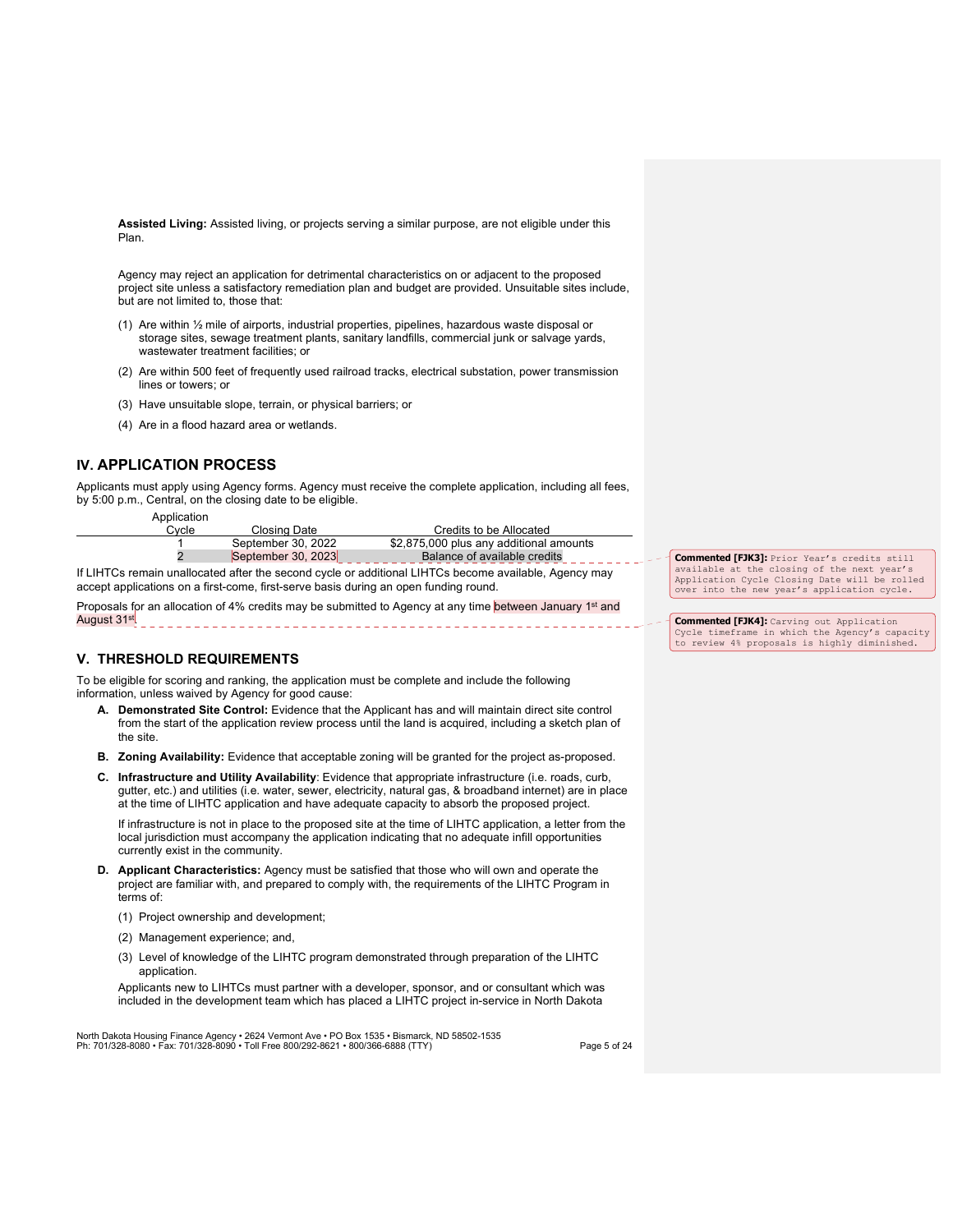#### within the prior five years.

An applicant who has not yet placed a LIHTC project in-service in North Dakota will be ineligible to submit a subsequent application for an additional project until the initial development is, at a minimum, under construction and proceeding on schedule.

Applicants who have been convicted of, entered an agreement for immunity from prosecution for or have pleaded guilty, including a plea of nolo contendere, to a crime of dishonesty, moral turpitude, fraud, bribery, payment of illegal gratuities, perjury, false statement, racketeering, blackmail, extortion, falsification, or destruction of records are ineligible. Applicants who have been debarred from any North Dakota program, other state program or any federal program are ineligible. Agency may determine Applicants having an Identity of Interest with any debarred entity are ineligible.

Agency may inquire to other state allocating agencies about the Applicant's or Developer's performance history. Negative performance may result in the application being ineligible.

**E. Financial Projections**: Applications must include a pro forma financial projection in the form of the Agency's Multifamily Application Exhibit A to the application. The rental income should reflect a minimum vacancy rate of 7%.

Agency will assess the reasonableness of development and operating costs in relation to other similar developments.

Agency will underwrite to achieve a target debt service coverage ratio of 1.20 (including the LIHTC allocation) and may reject an applications with less than 1.10. Projects without hard debt service should achieve a target operating expense cushion of 10% to 15% (cash flow divided by operating expenses and reserve contributions).

**F. Ownership:** The Applicant must be either the Owner or Developer of the project. Applicants must disclose the intent to sell or transfer the project and, if known, the names and backgrounds of the buyers. Failure to provide this information may result in forfeiture of LIHTCs.

LIHTCs are reserved for the ownership entity identified in the initial application. A sale or transfer of a controlling ownership interest prior to issuance of the final allocation document requires an amended application, Agency approval and payment of a nonrefundable transfer fee of \$2,500, or 3% of the annual credit amount reserved for the project, whichever is greater. The payment of this fee does not obligate Agency to approve the transfer.

- **G. Subsidies:** The application package must include a signed certification as to the full extent of all federal, state, and local subsidies that are expected to apply to the project.
- **H. Compliance with Fair Housing Act:** The application package must include a completed and signed Fair Housing Act Accessibility Checklist.
- **I. Public Housing Waiting List:** The application package must include a signed written commitment from the Applicant to inform the public housing authority (PHA) of vacancies and to give priority to households on PHA waiting lists who apply for occupancy.
- **J. Broadband Infrastructure:** Projects must install broadband infrastructure to all units and community rooms. Broadband infrastructure is defined as cables, fiber optics, wiring, or other permanent and integral infrastructure, including wireless infrastructure, resulting in broadband capability meeting the Federal Communication Commission's (FCC) definition in effect at the time the pre-construction estimates are generated. Currently, the FCC defines broadband speeds as 25 Megabits per second (Mbps) download and 3 Mbps upload.
- **K. Housing Need:** Applications must include a comprehensive market study of the housing needs of low-income individuals in the area to be served by the project, at the Developer's expense, by a disinterested party who is acceptable to Agency. The Market Study must demonstrate that there is sufficient sustained demand in the market area to support the proposed development, and that the development of any additional affordable units will not have an adverse impact on the existing affordable units in the market area. The Market Study must have been completed within six months of Application and must contain the National Council of Housing Market Analysts' (NCHMA) current model content standards unless Agency authorizes deviation from these standards. Agency may order a new market study at the expense of the Applicant.
- **L. Capital Needs Assessment:** A Capital Needs Assessment (CNA) must be submitted with all application packages involving rehabilitation or adaptive reuse. The CNA must be completed by a

North Dakota Housing Finance Agency • 2624 Vermont Ave • PO Box 1535 • Bismarck, ND 58502-1535<br>Ph: 701/328-8080 • Fax: 701/328-8090 • Toll Free 800/292-8621 • 800/366-6888 (TTY)

#### **Commented [FJK5]:** Quantifying this requirement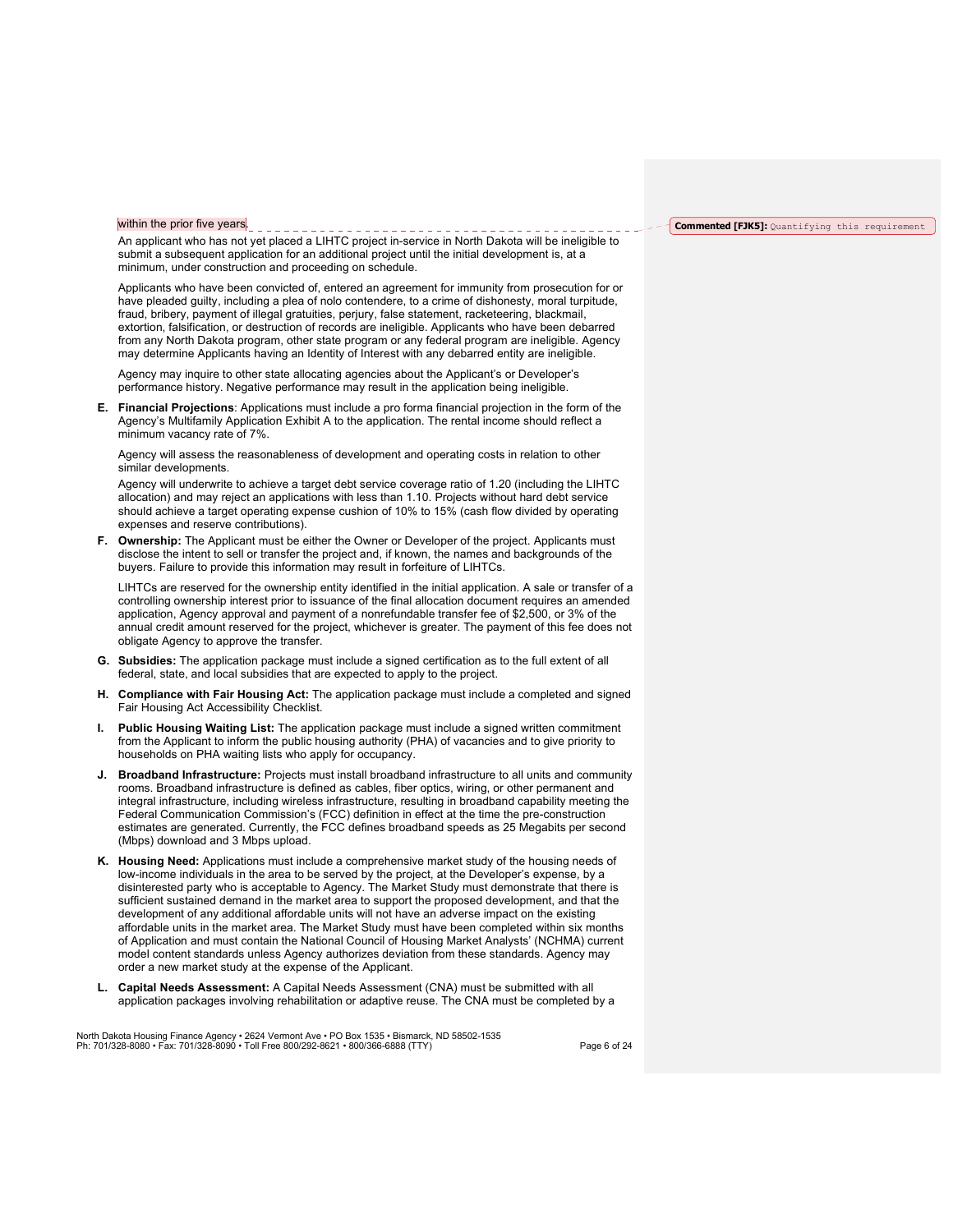competent, independent third party acceptable to Agency, such as a licensed architect or engineer. The assessment shall:

- (1) include a site visit and a physical inspection of the interior and exterior of all units and structures, as well as an interview with available on-site property management and maintenance personnel to inquire about past repairs and improvements, pending repairs, and existing or chronic physical deficiencies; and
- (2) consider the presence of environmental hazards such as asbestos, lead paint and mold on the site; and
- (3) include an opinion as to the proposed budget for recommended improvements and identify critical building systems or components that have reached or exceeded their expected useful lives; and
- (4) include a projection of recurring probable expenditures for significant systems and components impacting use and tenancy, which are not considered operation or maintenance expenses, to determine the appropriate Replacement Reserve deposits on a per unit per year basis.

The application must reflect addressing any component with less than 50% of the expected useful life remaining. If the remaining useful life is less than the affordability period of 30 years, the application package must provide for a practical way to finance the future replacement. The assessment will also analyze the following:

- (1) Site, including topography, drainage, pavement, curbing, sidewalks, parking, landscaping, amenities, water, sewer, storm drainage, and gas and electric utilities and lines; and
- (2) Structural systems, both substructure and superstructure, including exterior walls and balconies, exterior doors and windows, roofing system, and drainage; and
- (3) Interiors, including unit and common area finishes (carpeting, tile, plaster walls, paint condition, etc.), unit kitchen finishes, cabinets and appliances, unit bathroom finishes and fixtures, and common area lobbies and corridors; and
- (4) Mechanical systems, including plumbing and domestic hot water; HVAC, electrical, lighting fixtures, fire protection, and elevators.

Application packages involving the demolition and new construction replacement of existing housing units must demonstrate the benefit of such activity over rehabilitation, including an opinion of cost of rehabilitation to assist Agency to determine the cost savings and/or other benefits.

- **M. Ability:** The Applicant must demonstrate all members of the development team have the ability and financial capacity, in their respective roles, to undertake, comply, maintain, and manage the property. Agency may require the Applicant to provide financial statements. Any misrepresentation or failure to disclose team members or any identity of interest will be grounds for denial or loss of an allocation and may affect future participation in the LIHTC Program.
- **N. Appraisal**: Owners must provide an appraisal of the subject property, completed by a state Certified General Real Property Appraiser prior to equity closing for projects which contain:
	- (1) acquisition costs exceeding 15% of the total project costs; or
	- (2) any source of Project-Based Rental Subsidy.
- **O. USDA Financing:** An application package involving existing USDA debt must include a letter from the regional USDA officer verifying the progress made on an initial transfer request.
- **P. Self-Scoring:** The applicant must provide a self-scoring indicating the number of points being sought in each scoring category as well as a brief explanation of the eligibility for those points.

Agency will review application packages completeness prior to scoring. Applications missing any Threshold Requirement(s) after an Application Cycle's Closing Date will have a reasonable time to submit the missing Threshold Requirement(s); however a 2-point scoring deduction will be assessed for each missing Threshold Requirement.

Applications may be submitted to the Agency during the calendar month prior to an Application Cycle's Closing Date for a one-time pre-review and feedback by the Agency. Applications received by the Agency within the calendar month of an Application Cycle's Closing Date will be considered an Initial Application.

North Dakota Housing Finance Agency • 2624 Vermont Ave • PO Box 1535 • Bismarck, ND 58502-1535<br>Ph: 701/328-8080 • Fax: 701/328-8090 • Toll Free 800/292-8621 • 800/366-6888 (TTY)

**Commented [FJK6]:** Reduced point reduction from 5 to 2

**Commented [FJK7]:** Removed Dates: Closing Date 09/30 so pre-app review is any day in the month of August

**Commented [FJK8]:** Removed Dates: Closing Date 09/30 so any app received in Sept is an Initial App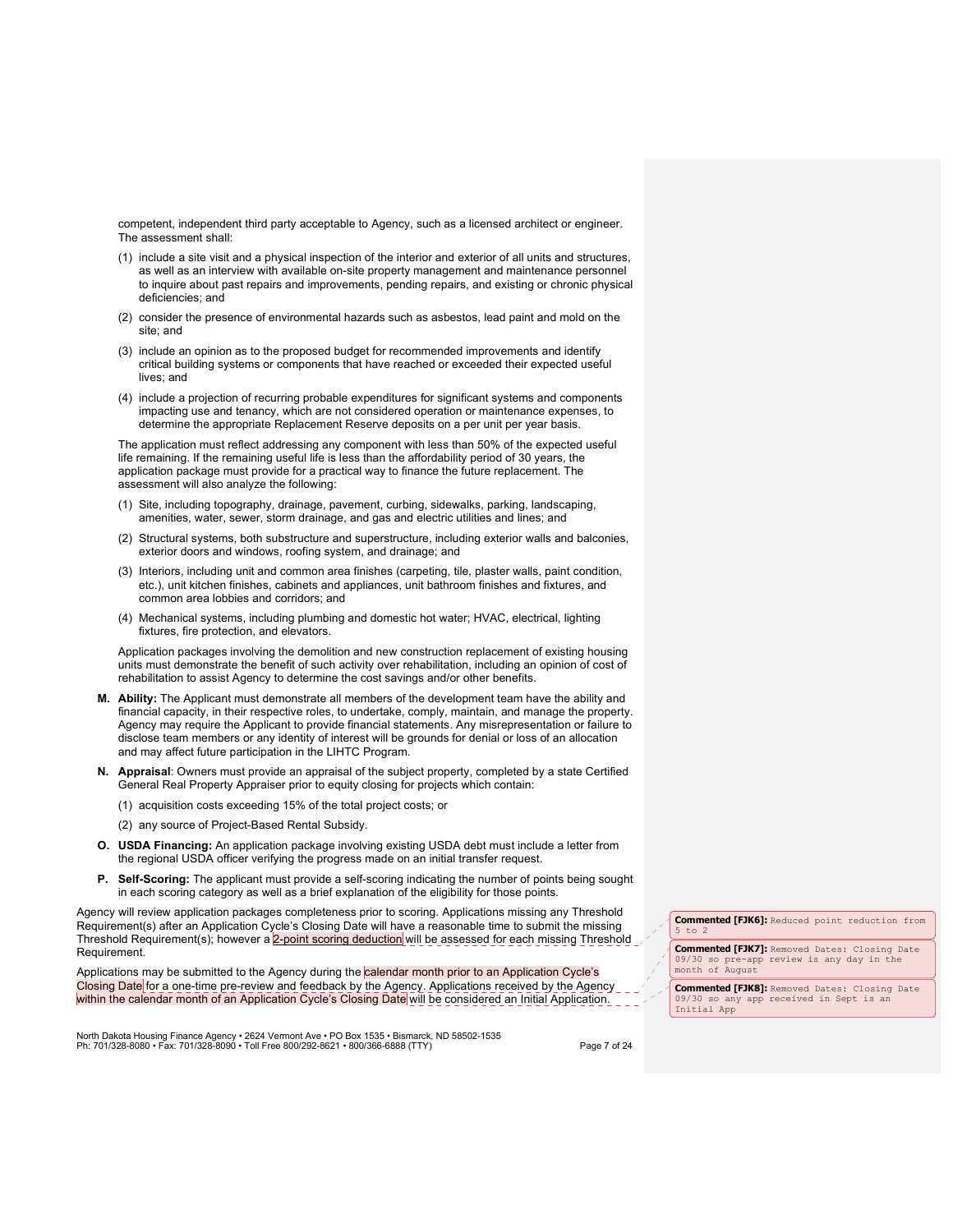#### Agency may reject an application if:

- (1) The qualified basis per square foot exceeds 110% of the median qualified basis per square foot, not including basis boost, of selected projects in the previous two years.
	- Maximum qualified basis per square foot: \$186.39 (\$169.44 x 110%)
- (2) Unit size exceeds the square feet of living space (excluding garages and, in townhome-style units, interior stairwells) per unit. The Agency may consider basis for special circumstances such as adaptive reuse projects limited by existing architecture of the building.

|           | Multi-level Townhome | All Other Types |
|-----------|----------------------|-----------------|
| 1 bedroom | 1.050                | 762             |
| 2 bedroom | 1.150                | 936             |
| 3 bedroom | 1.414                | 1,235           |
| 4 bedroom | 1,586                | 1,360           |

# **VI. APPLICATION AND ALLOCATION FEES**

A non-refundable processing fee of \$500 is to accompany an Initial Application. This fee will not count toward the Allocation Fee.

Successful LIHTC applications will be assessed a non-refundable Allocation Fee of 10% of the LIHTC allocation due and payable as follows:

- (1) Installment 1: Reservation: A Reservation Fee of 1% of the LIHTC Allocation shall be paid to the Agency prior to the Reservation of LIHTC(s) for the Project.
- (2) Installment 2: Carryover: Projects not able to have all 8609(s) issued prior to December 15<sup>th</sup> of the LIHTC(s) allocation year shall pay to the Agency a Carryover Fee of 1% of the LIHTC Allocation prior to the Agency's execution of any Carryover Allocation Agreement.
	- For Projects with tax-exempt bonds, Installment 2 shall be due upon issuance.
- (3) Installment 3: Final Allocation: The balance of the Allocation Fee is due prior to the Agency's issuance of any 8609(s).

# **VII. PROJECT RATINGS**

Applications must receive a minimum of 55 points as determined by Agency to be eligible for further consideration. Based on ranking, projects will be selected for Conditional Commitment. In the case of a tie between two or more projects, the project requiring fewer LIHTCs per unit will be selected first. Representations made by applicants will be binding and will be reviewed during ongoing compliance monitoring.

#### A. Serves Lowest Income Groups **Community Community Up to 45 points Up** to 45 points

Points will be awarded to projects with a minimum percentage of units having gross rents based upon 50% or less of AMI. For purposes of this category, gross rent is defined to include the tenant portion plus utility allowance.

| Percent of Median Income on Which Gross Rent is Based |        |                  |                 |                  |        |
|-------------------------------------------------------|--------|------------------|-----------------|------------------|--------|
| 50% AMI                                               |        | 40% AMI          | 30% or less AMI |                  |        |
| % of Total Units                                      | Points | % of Total Units | Points          | % of Total Units | Points |
| $20%+$                                                | 10     | $20%+$           | 15              | $50%+$           | 45     |
| 10%<20%                                               | 5      | 10%<20%          | 10              | 40%<50%          | 40     |
| $5\% < 10\%$                                          |        | $5\% < 10\%$     | 5               | 30%<40%          | 20     |
| $1\% < 5\%$                                           |        | $1\% < 5\%$      | າ               | 20%<30%          | 20     |
| $0\% < 1\%$                                           |        | $0\% < 1\%$      |                 | $0\% < 10\%$     |        |

All fractions of units are rounded up (i.e. 10% of 24 units is 2.4 or 3 units).

#### **B. Redevelopment and Revitalization 5 points**

A project will receive 5 points if it meets one of the following conditions:

North Dakota Housing Finance Agency • 2624 Vermont Ave • PO Box 1535 • Bismarck, ND 58502-1535<br>Ph: 701/328-8080 • Fax: 701/328-8090 • Toll Free 800/292-8621 • 800/366-6888 (TTY)

**Commented [FJK9]:** Included maximum and alculation **Commented [HJA10R9]:** Increased from \$163.01

**Commented [FJK11]:** Same fee structure. Renamed to Installments for program benchmarks. Identified the installment must be received prior to certain Agency action

**Commented [HJA12]:** Using conditional commitment instead of reservation for program consistency.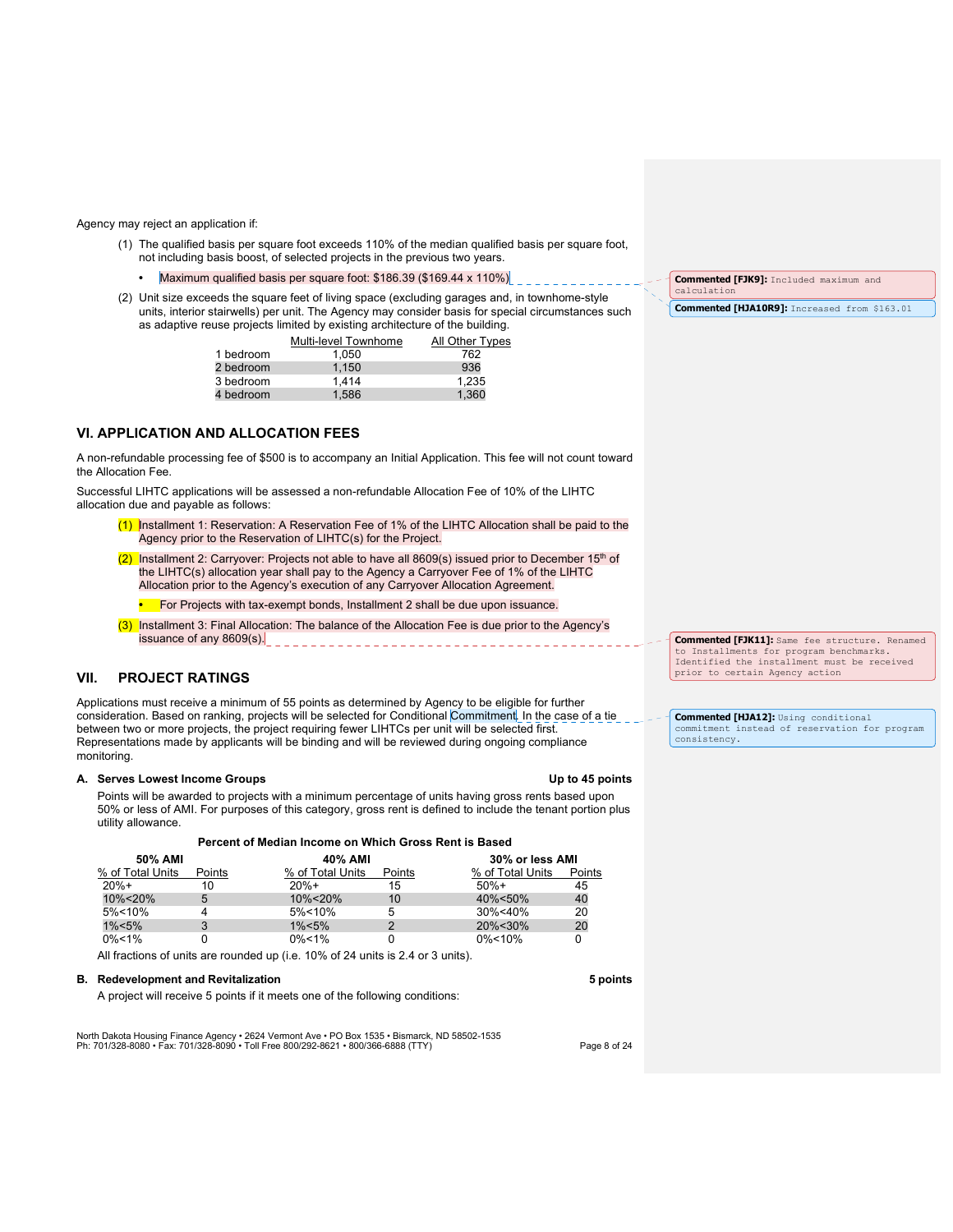- (1) The project is located on a site considered by Agency to be a previously developed property.
- (2) The project is in a QCT or city revitalization area established by resolution or other legal action by the city, and the development of the project contributes to a concerted community revitalization plan, including a Main Street Initiative plan. For purposes of this Plan, a concerted community revitalization plan is defined as a locally approved revitalization plan targeting specific existing areas or neighborhoods within the community for housing and economic development including the infill new construction or rehabilitation of housing. To qualify, the plan must be officially adopted by the local governing body, identify a specific time period, and apply only to a defined geographic area within the community. Local housing needs surveys, consolidated housing or economic development plans, short-term work plans, municipal zoning or land use plans, or plans which are so broad as to encompass the entire community or so narrow as to encompass only the project's subject property do not qualify under this definition.
- (3) The project is located in an Opportunity Zone, as defined in Code Section 1400Z-1.

Adaptive reuse projects are eligible for points under this category. Rehabilitation of existing habitable and occupied housing is not.

## **C. Historic Properties 4 points**

Properties that are on the National Register of Historic Places and receiving Historic Rehabilitation Tax Credits, will receive 4 points.

## **D. Tenant Support Coordinator Community Community Community Community Community Community Community Community Community Community Community Community Community Community Community Community Community Community Community C**

Projects which are committed to supporting tenants with special needs affecting their long-term housing stability and which create an environment that encourages and provides service coordination may receive up to 10 points.

- (1) Tenant Support Coordinator 6 points and the set of the set of the set of the set of the set of the set of the set of the set of the set of the set of the set of the set of the set of the set of the set of the set of th
	-
	- Owner will provide, either through direct employment or by contract with an experienced third party, a dedicated Tenant Support Coordinator (TSC) for at least one hour per project unit per month. The TSC would be required to develop and maintain working relationships with tenants in the project. The TSC's role is to increase the ability of all tenants to maintain stability and uphold lease obligations through the following: facilitating provision of supportive services by connecting tenants with appropriate providers, identifying needs for assistance, and educating tenants on available resources.
- (2) Tenant Support Coordinator and Medicaid-Approved Service Provider 5 points 5 points Owner will provide the TSC provisions in the preceding paragraph (1) and also enter into a formal letter of intent with one or more qualified service agencies with demonstrated experience providing housing stability services consistent with the needs of the project's residents. The service provider(s) must document their ability to process for Medicaid reimbursement and provide their Medicaid biller number issued by the State of North Dakota. The letter of intent must be detailed regarding the suite of supports and services to be made available to tenants who need and want them.

Projects receiving points under this category must include tenant support coordination capable of the following, at a minimum:

- (1) Support the person to understand and maintain income and benefits to retain housing;
	- Household budgeting and financial management;
	- Assistance in applying for benefits related to housing affordability;
	- Assistance with establishment of payee/guardian services as needed;
	- Assistance with the income recertification process;
	- Wealth and asset building initiatives.
- (2) Support the building of natural housing supports and resources in the community;
- (3) Encouragement of community activity;
- (4) Facilitation of meetings with a tenant support team.
- (5) Identify and prevent behaviors that may jeopardize continued housing;
- (6) Coordination with parole and probation requirements;
- (7) Collaboration with law enforcement (i.e. the creation of safety plans);
- (8) Training on lease compliance, household management and best practices of successful tenants.
- (9) Promote health and wellbeing that enable tenants to retain housing;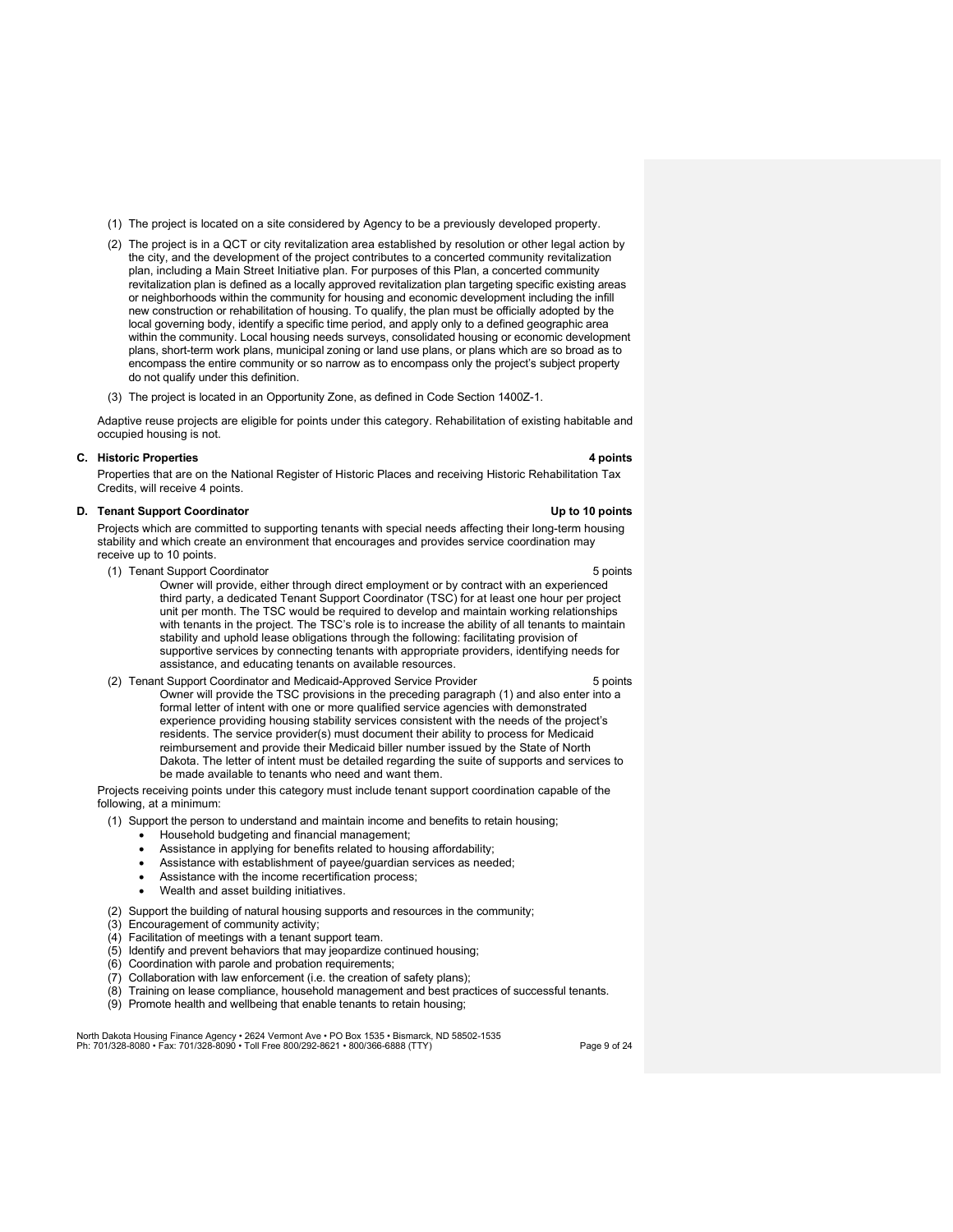- Connecting tenants with health providers;
- Assistance in securing and increasing employment;
- Assistance in securing childcare;
- Identifying educational opportunities in areas such as nutrition, education, and physical wellness;
- Parenting supports;
- Life coaching via peer support specialists:
- Facilitating connections to Home and Community-Based Care services.

A tenant selection plan must be provided as part of the initial application. The tenant selection plan must describe in detail how individuals and/or families with special needs will be identified, affirmatively marketed to, and assisted in renting units at the project.

Projects which received 10 points under this scoring category D will be required to submit, prior to equity closing, a formal executed agreement with each provider identified in the letter(s) of intent.

Compliance monitoring activities will include:

- (1) Confirmation of hiring or contracting with a TSC; and
- (2) Confirmation of the provision of the services pledged at the time of LIHTC application, if applicable; and
- (3) Review of marketing efforts targeted at special needs populations.

For purposes of this scoring category, tenants with special needs include individuals or families who:

- (1) Suffer from serious or persistent mental illness; or
- (2) Suffer from substance use disorders; or
- (3) Have disabilities, including intellectual, physical, or developmental; or
- (4) Are experiencing long-term homelessness, or are at significant risk of long-term homelessness;
- (5) Are justice involved; or
- (6) Are frail elderly, defined as those 62 years of age or older, who are unable to perform one or more "activities of daily living" without help. Activities of daily living comprise walking, eating, bathing, grooming, dressing, transferring, and home management activities. Assisted living, or projects serving a similar purpose, are not eligible under this Plan.

# **E. Design Standards Up to 10 points**

| (1) Elevator in each residential building.                            | 10 points |
|-----------------------------------------------------------------------|-----------|
| (2) No more than four units per outside main entrance.                | 3 points  |
| (3) A separate outside main entrance for each unit.                   | 10 points |
| (4) Projects consisting entirely of single family detached buildings. | 7 points  |
|                                                                       |           |

Project's may score points under only one Design Standard. Projects with multiple buildings must include any anticipated Design Standard in which they are seeking points to all buildings to be eligible.

## **F. Universal Design Contract Design Contract Design Contract Design Contract Design Contract Design Contract Design Contract Design Contract Design Contract Design Contract Design Contract Design Contract Design Contract**

Projects which meet the minimum universal design features below are eligible for points in this scoring category based on a percentage of units. A maximum of 25% of the units may incorporate the universal design features.

| (1) Greater-than or equal to 10.00% but less than 15.00% of the units       | 3 points       |
|-----------------------------------------------------------------------------|----------------|
| (2) Greater-than or equal to 15.00% but less than 20.00% of the units       | 6 points       |
| (3) Greater than or equal to 20.00% but less than 25.00% of the units       | 9 points       |
| (4) One point for each universal design unit which is two-bedroom or larger | Up to 3 points |

Universal design units and all common areas must be wheelchair accessible and contain design features which may exceed the ADA standards, but which allow a project to be usable for the greatest possible percentage of the population. For purposes of this scoring category, the required minimum universal design features include, to the extent allowed by local building code:

Roll-in or walk-in shower in at least one bathroom in the unit; and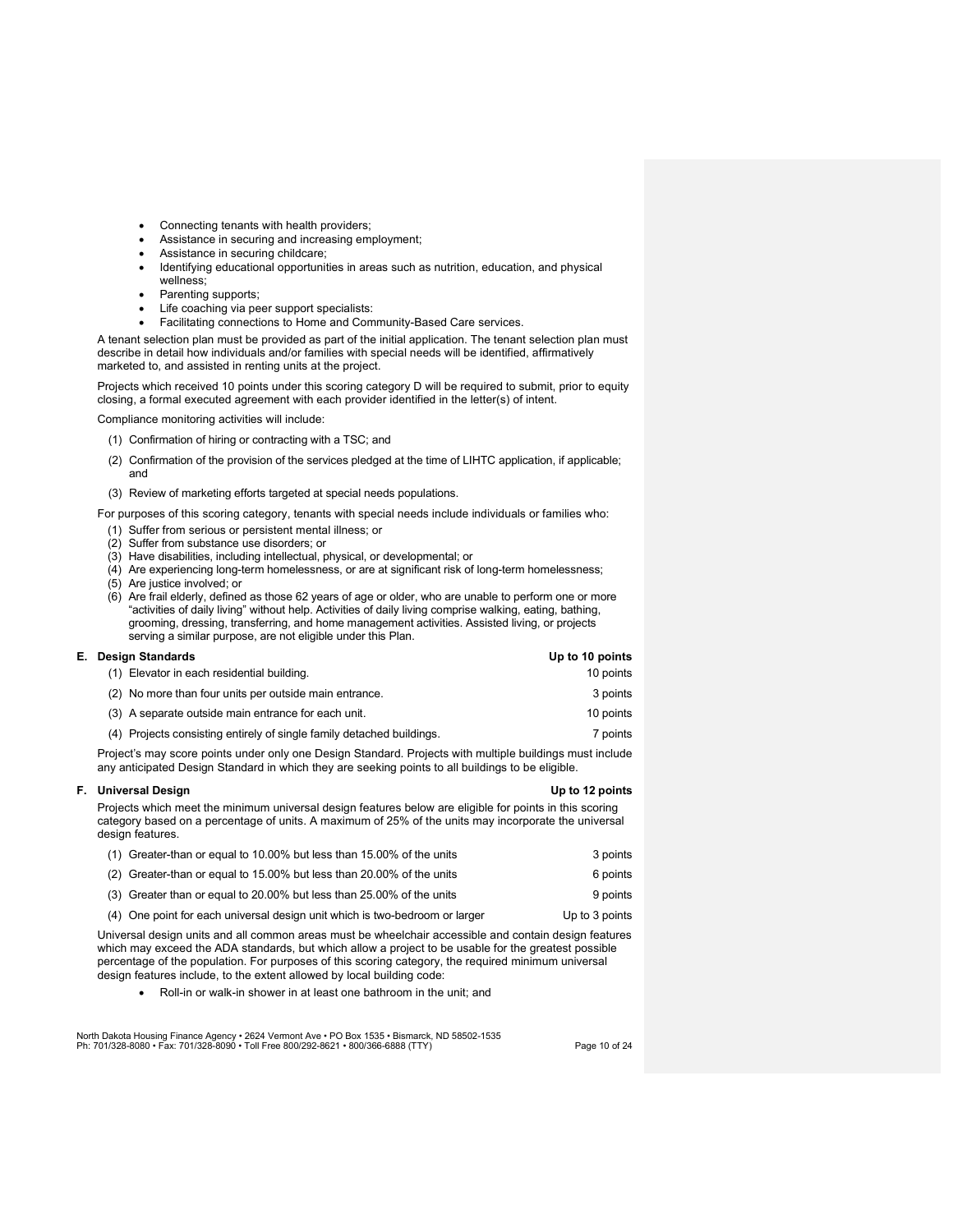- Any additional bathrooms containing a bathtub should include a transfer seat, grab bars, and a floor drain to handle water splashed onto the floor during transfer; and
- Front loading washing machines and dryers with accessible controls; and
- Dishwasher; and
- Lever handles on all doors and fixtures; and
- Security doors with automatic openers; and
- Accessible garbage dumpsters; and
- Covered outside entries with adequate lighting; and
- Kick plates on apartment doors to prevent damage from wheelchairs; and
- Apartment doors which are wieldy for persons using a wheelchair or a walker; and
- Hard surface flooring with maximum threshold heights of  $\frac{1}{2}$ " beveled or  $\frac{1}{4}$ " square-edged; and
- Appliances with front controls; and
- Controls for the garbage disposal, range hood light, and exhaust fan located on the front of the lower cabinets; and
- Lower-mounted upper cabinets with handles within reach of a person in a wheelchair; and
- Roll-under bathroom and kitchen sinks; and
- Lower-mounted mirrors/medicine cabinets; and
- Audio/visual alert doorbells; and
- Braille characters included to the left on all interior common area signage.

The project architect must certify the accessible units and common areas meet or exceed Federal Fair Housing Accessibility Guidelines and include the universal design elements listed above.

#### **G. Green Communities Up to 7 points**

To be eligible to earn any points in this category, applicants must submit a written development plan outlining the integrated design approach that demonstrates involvement of the entire development team. The plan should provide a statement of the overall green development goals, the expected outcomes from addressing those goals, and the rationale for choosing each of the green features. Green Communities criteria are listed and must be certified via the Multifamily Application Exhibit E.

Applications involving rehabilitation:

| <b>H</b> Rent Rebate for Homeownership                                                | 2 noints |
|---------------------------------------------------------------------------------------|----------|
| (7) LEED, Green Communities or ICC 700 National Green Building Standard Certification | 7 points |
| (6) 20 Green Communities' criteria                                                    | 5 points |
| (5) 15 Green Communities' criteria                                                    | 3 points |
| (4) 10 Green Communities' criteria                                                    | 1 point  |
| Application NOT involving rehabilitation:                                             |          |
| (3) LEED, Green Communities or ICC 700 National Green Building Standard Certification | 7 points |
| (2) 17 Green Communities' criteria                                                    | 5 points |
| 10 Green Communities' criteria                                                        | 3 points |

Commitment to set aside at least 5% of the tenant paid rent for homeownership. The owner shall enter into a binding contract with all tenants of LIHTC units, at the tenant's initial occupancy, agreeing to a rebate of rent should the tenant household move directly into homeownership upon the tenant's vacancy from the Project. The accrual of rent to be rebated must be for the tenant's entire term of occupancy within a project. Any vesting period can be no longer than three years of continuous occupancy. Applications seeking points in Category K: Housing for People 55 and Over are not eligible for points under this category.

# **I.** Tenant Ownership **1** point **1** point **1** point

Properties intended for eventual tenant ownership will receive 1 point. All residential buildings in the project must be individually surveyed, platted, and have a physical address. Applications must include:

(1) a feasible plan that sets forth the process for transferring the property in whole; and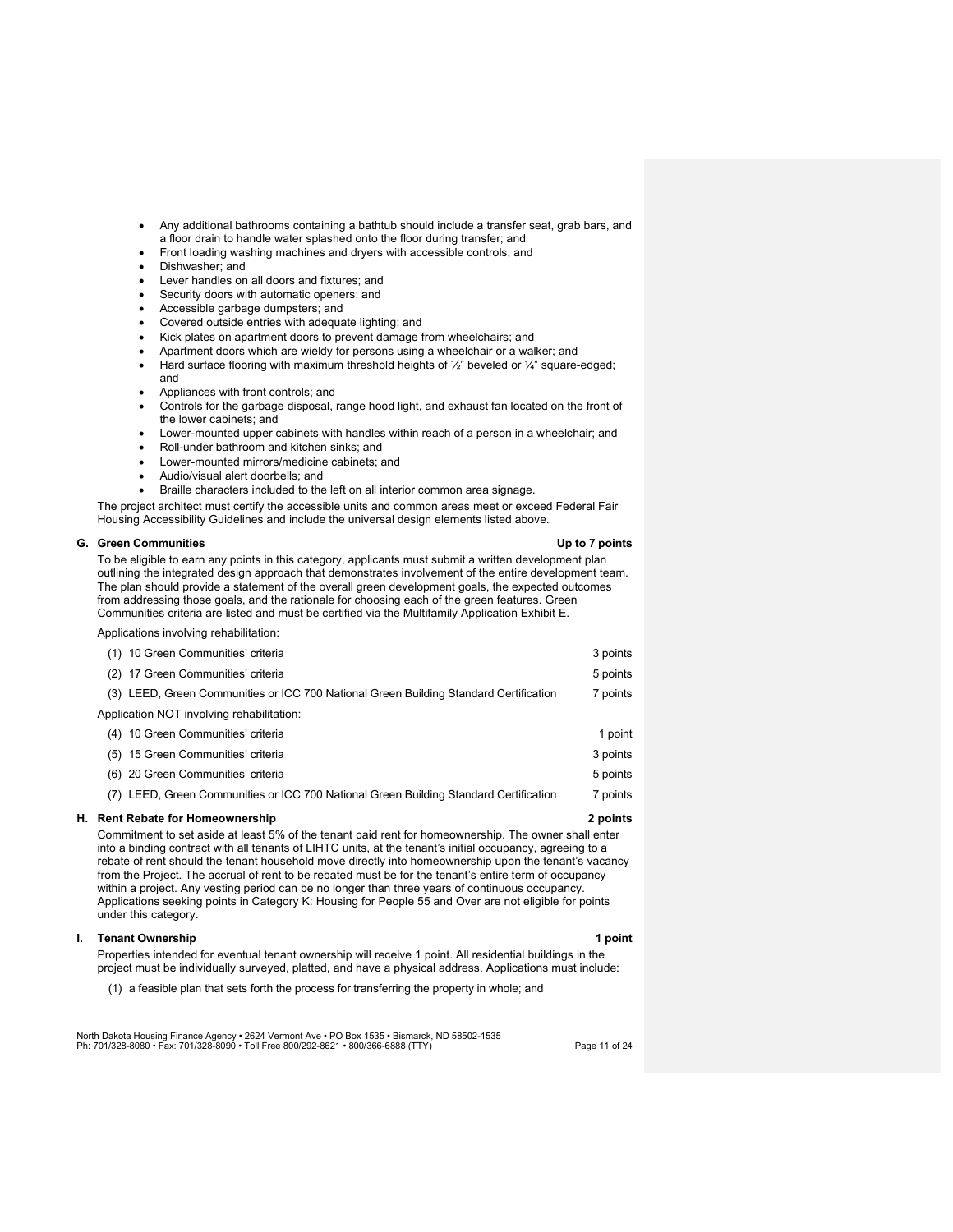- (2) the future purchase price; and
- (3) homebuyer counseling efforts; and
- (4) any other information requested by Agency.

#### **J. Housing for Individuals with Children 6 and 1997 and 1997 and 1997 and 1997 and 1997 and 1998 and 1998 and 199**

At least 20% of the low-income units are three-bedroom or larger. Applications seeking points in Category K: Housing for People 55 and Over are not eligible for points under this category.

#### **K.** Housing for People 55 and Over 6 points and  $\overline{a}$  **6 points**

Designed for and marketed to households consisting of individuals 55 years of age and over and include a community room with kitchen facilities for the use of the tenants at no charge. The marketing plan must be consistent with Fair Housing requirements for 55 and over housing.

## **L. Preserve Existing Affordability Up to 10 points**

State or federally assisted non-LIHTC project, including those with expiring Project-Based Rental Assistance contract(s) for 50% or more of the units (within the next 36 months), which are at-risk of being lost from the state's affordable housing inventory. Projects at risk of losing federal financial assistance because of default on their federal contract. **10** points 10 points

Existing LIHTC project entering its Extended Use Period within twelve months which did NOT waive its ability to opt out of the Extended Use Period 10 points. 10 points.

Existing LIHTC project entering in its Extended Use Period within twelve months which DID waive its their ability to opt out of the Extended Use Period 5 points 5 points

Project has secured, at least conditionally, a transfer of Project-Based Rental Assistance under Section 8(bb) of the United States Housing Act of 1937 (42 U.S.C. 1437f(bb)) 10 points.

Applications must provide a copy of all relevant documents as applicable including, but not limited to:

- (1) HAP Contract; and
- (2) Regulatory Agreement; and
- (3) Filing documents of intent to opt out; and
- (4) Loan documents that describe the ability to pre-pay the financing including required approvals and/or penalties; and
- (5) Copy of most recent REAC, MOR, or RD inspection report or other evidence of physical deterioration that would threaten the HAP contract; and
- (6) At least three market comparables for each bedroom size to indicate what market rents might be achievable at the project without the federal assistance restrictions; and
- (7) Narrative describing the dissolution of current ownership/management entity; and
- (8) Proof of 8(bb) transfer to the proposed project.

#### **M. Committed Leverage Committed Leverage Committed Leverage Committed Leverage Committed Leverage Committed Leverage Committed Application Committed Leverage Committed Application Committed Application Committed Applicati**

An applicant who provides signed, firm commitments for contributions or incentives from local government, private parties and/or philanthropic, religious or charitable organizations which are NOT in the form of an interest-bearing loan and excluding commitment from entities with an identity of interest or those with a significant role in the project.

| (1) at least 1% but less than or equal to 5% of the total development costs, will receive | 2 points |
|-------------------------------------------------------------------------------------------|----------|
| (2) at more than 5% but less than or equal to 10% will receive                            | 3 points |
| $(3)$ greater than 10.00%                                                                 | 4 points |
| (4) Applications proposing twin-financed 9% LIHTCs and 4% tax-exempt financing            | 2 points |

# **N. Geographic Location**

No more than two projects will be approved in any one city during an application round. Projects approved under a prior year which are receiving an additional allocation of LIHTCs in the current year will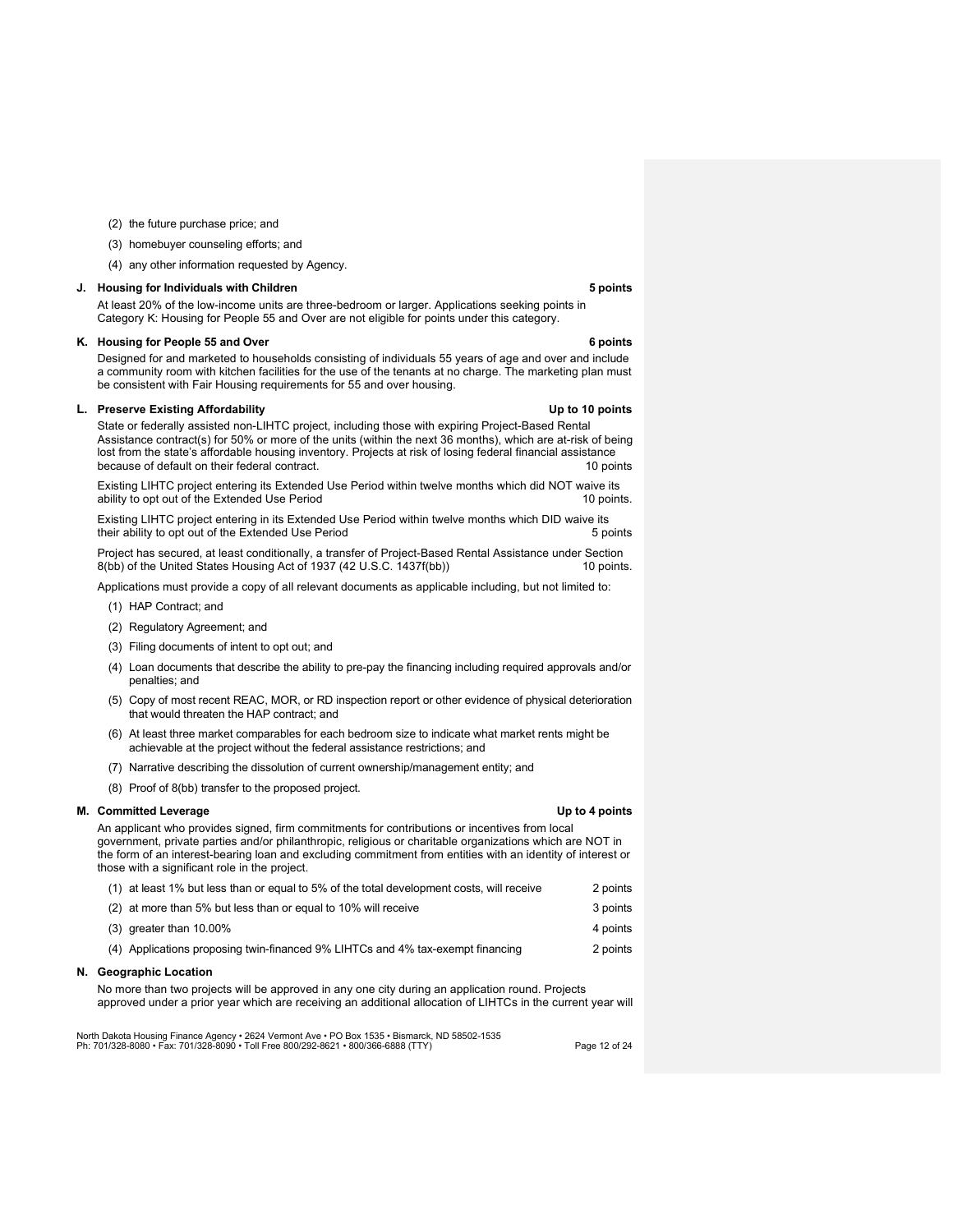not trigger this limitation in the current year.

# **VIII. SET-ASIDES AND TARGETED AREAS**

Agency has established the following set-asides and targets:

**A. Non-Profit Participation:** Ten percent of the state's LIHTC allocation will be set aside for projects involving non-profit organizations. To qualify for this set-aside category, the Applicant must be a qualified non-profit organization (501(c)(3) or 501(c)(4) status) which has as an exempt purpose of fostering low-income housing; owns an interest in the project (directly or through a partnership); and materially participates on a regular, continuous, and substantial basis in the development and operation of the project throughout the compliance and extended use periods. Ownership interest is defined as a minimum 50% general partner position in a limited partnership.

The initial application must include:

- (1) Explanation illustrating that the non-profit has been actively involved within the community as a nonprofit organization; and
- (2) Explanation outlining the rights and responsibilities of the non-profit organization including the right of the non-profit to purchase the project in the future; and
- (3) Information to show that the non-profit organization is not affiliated with, or controlled by, a for-profit individual or organization.

The highest-ranking non-profit application will be considered a part of the non-profit set-aside. Other nonprofit applications more than the set-aside must compete with eligible "for-profit" applications.

- **B. Native American Set-Aside:** Agency will award the highest-scoring qualified application in the first application round located within North Dakota Indian Reservations or on Tribal land (either held in trust or fee-simple), subject to the limits identified in Section II K of this Plan.
- **C. New Development/Preservation Parity**: For purposes of this section there are two construction types:
	- (1) New Development is the new construction creation of new housing units (including adaptive reuse).
	- (2) Preservation is the substantial rehabilitation or same-site replacement of existing occupied housing.

Applicants may contact Agency with any uncertainty as to a proposed project's construction type.

Following the selection of a new development project under the non-profit and Native American set-asides, the highest-scoring qualified preservation project will be eligible for a conditional commitment of LIHTCs. If instead a preservation project is selected under the non-profit set-aside, all remaining unselected project applications will, following the selection of a project under the Native American set-aside, compete for the remaining available LIHTCs.

# **IX. CREDIT AWARD PROCESS**

Agency will review applications will make awards. Thereafter, the following definitions shall apply:

- (1) Conditional Commitment Agency commitment to reserve LIHTCs for the Applicant conditioned upon the Agency's receipt of required items and documentation within an allotted timeframe.
- $(2)$  Reservation Agency commitment that LIHTCs have been reserved for the Applicant.
- (3) Carryover Allocation Agency's allocation of LIHTCs to the Applicant. Agency shall file an IRS Form 8610.
- (4) Final Allocation Agency's final verification of Applicant's compliance to the Plan's requirements, completion of the development of the Project, and all building(s) have been Place-in-Service. Agency shall file an IRS Form 8609.
- **A. Conditional Commitment**: Agency will determine the amount of LIHTCs to be conditionally committed, may not equal the amount requested in the application, and issue a Conditional Commitment which shall expire on a date identified within the Conditional Commitment and shall not be less than 60 days.

**Commented [FJK13]:** Clarified terms

**Commented [FJK14]:** Conditional Reservation changed to Conditional Commitment

**Commented [FJK15]:** Removed dates. Confirm Conditional Commitments shall be a minimum of 60 days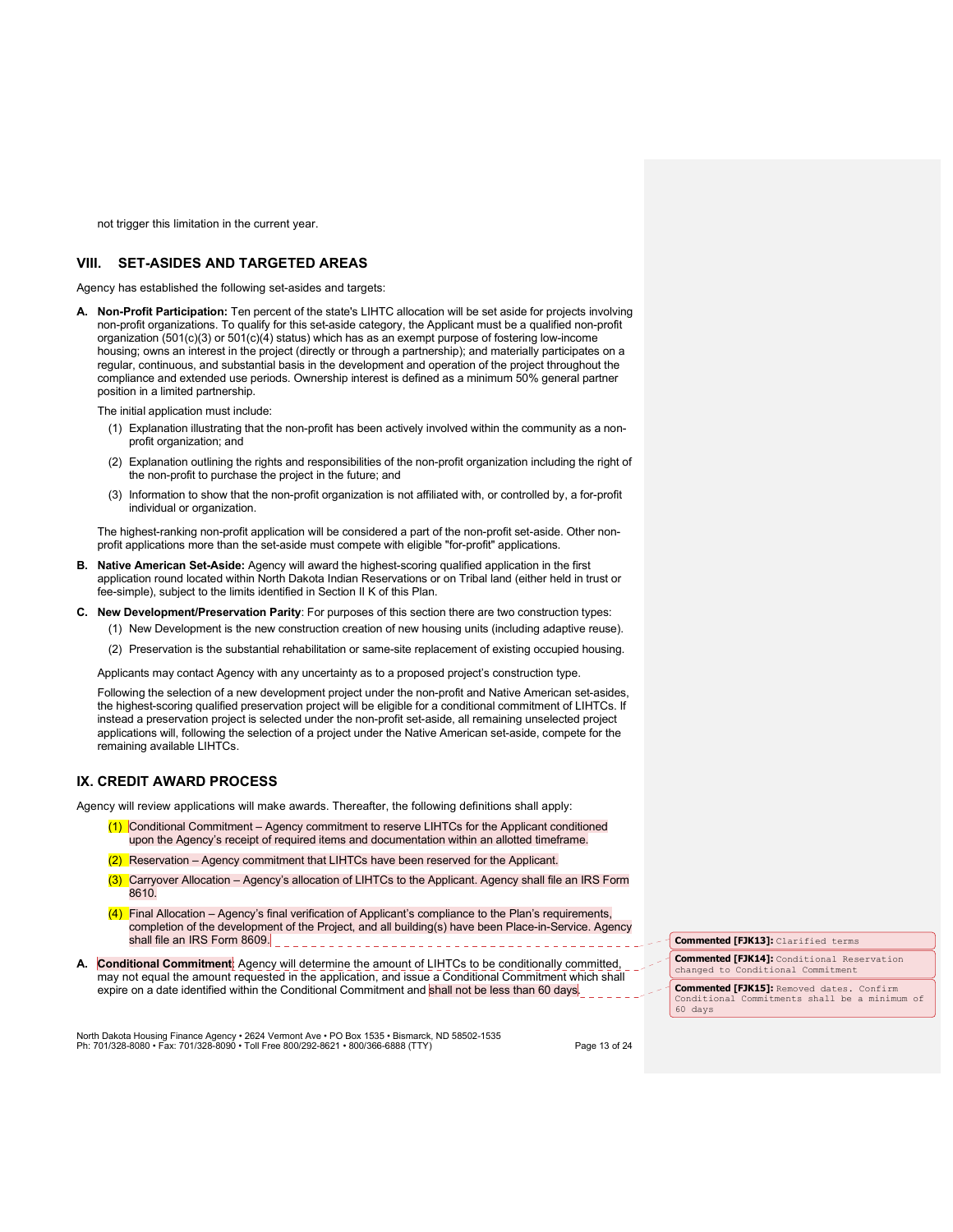Agency will underwrite applications to determine compliance with federal requirements and the policies in this Plan within 30 days of an Application Cycle's Closing Date. **Lation Lation 2016** 

*4% Tax Credit Applications with Tax-Exempt Bond Financing*

Upon satisfactory review of the application, Agency will issue a letter in accordance with Internal Revenue Code Section 42(m)(2)(D) stating the preliminary amount of 4% LIHTCs Conditionally Committed to the project.

**B. Reservation:** Upon receipt of the items identified in the Conditional Commitment for Agency to issue a Reservation (Reservation Package), Agency may issue a Reservation of LIHTCs. Applications containing material changes may be ineligible.

Agency shall receive a fully completed Reservation Package prior to the expiration of the Conditional Commitment. A 10-day late submission window is available for Applicants to submit any missing items, however a late fee of \$200 per calendar day, up to a maximum of \$2,000, will be assessed and must be received by the Agency prior to the Reservation of the Applicant's credits by the Agency. If all required items are not received prior to the expiration of the 10-day late submission window, the Conditional Commitment will be allowed to expire and all credits shall return to the Agency.

Late fees will not be allowed as an eligible cost in basis and are in-addition to the Allocation Fee.

- **C. Project Progress Reports:** Owners must submit quarterly progress reports describing the Applicant's actual progress in comparison to the project development timeline and schedule submitted in the Reservation Package. Owners must disclose project development costs which have increased above the contingency provided in the application during the development and construction/rehabilitation of the project along with an explanation of how the gap has been or will be filled.
- **D. Carryover Allocation:** Projects not able to have all 8609(s) issued prior to December 15th of the credit allocation year shall submit all items identified within the Conditional Commitment for Agency to issue a Carryover Allocation (Carryover Package) to the Agency. Upon receipt and acceptable review of the Carryover Package, Agency shall execute a Carryover Allocation Agreement and file IRS Form 8610.

Agency shall receive a fully complete Carryover Package no later than the close of the credit allocation year's December 15th business day. A late submission window is available for Applicants to submit any missing items, however a late fee of \$500 plus \$200 per calendar day, up to a maximum of \$3,500, will be assessed and must be received by the Agency prior to the last business day of the calendar year. If all required items are not received by Agency on or prior to the last business day of the calendar year, the Conditional Commitment or Reservation will be allowed to expire and all credits shall return to the Agency.

Late fees will not be allowed as an eligible cost in basis and are in-addition to the Allocation Fee.

**E. Final Allocation:** Agency shall receive all items identified in the Conditional Commitment for Agency to issue a Final Allocation (Final Allocation Package). Upon receipt and acceptable review of the Final Allocation Package, Agency shall provide the Applicant a copy of each IRS Form 8609 for review and execution. Applicant is responsible for the review and approval of all 8609's. If corrections are identified the Agency shall promptly correct and resubmit the 8609(s) to the Applicant. Applicant approved and executed 8609's shall be returned to the Agency for Agency's execution & a copy of the fully executed 8609 will be provided to the Applicant.

Agency shall receive a fully completed Final Allocation Package no later than 180 calendar days after the last building is Place-in-Service. Late submission of a fully completed Final Allocation Package will result in the assessment of a late fee of \$200 per calendar day. The Agency shall receive all assessed late fees prior to the issuance of any 8609 for a Project.

For projects intending to Place-in-Service in the year of allocation and do not intend to complete a Carryover Allocation, the Agency shall receive a completed Final Allocation Package on or prior to the end of the November 15<sup>th</sup> business day. If the Final Allocation Package is not received by the deadline or if the Final Allocation Package received is insufficient or missing any items required by the Agency to issue all required 8609's, the Applicant shall be required to complete a Carryover Allocation. If, for any reason, Agency is not able to issue all 8609(s) required for the Project prior to December 15<sup>th</sup>, the Applicant shall be required to complete a Carryover Allocation.

North Dakota Housing Finance Agency • 2624 Vermont Ave • PO Box 1535 • Bismarck, ND 58502-1535<br>Ph: 701/328-8080 • Fax: 701/328-8090 • Toll Free 800/292-8621 • 800/366-6888 (TTY)

**Commented [FJK16]:** Changed from date received. Apps not starting to be reviewed until after an Application Cycle's Closing Date

**Commented [FJK17]:** Clarified dates and requirements for the Carryover Allocation process

**Commented [FJK18]:** Agency asking for at least 30-days for the review of the Final Allocation Package and issuance of 8609(s)

If for any reason this date is close or there is doubt all 8609's can be issued prior to Dec 15th, Agency STONGLY suggests Applicant to complete a Carryover Allocation.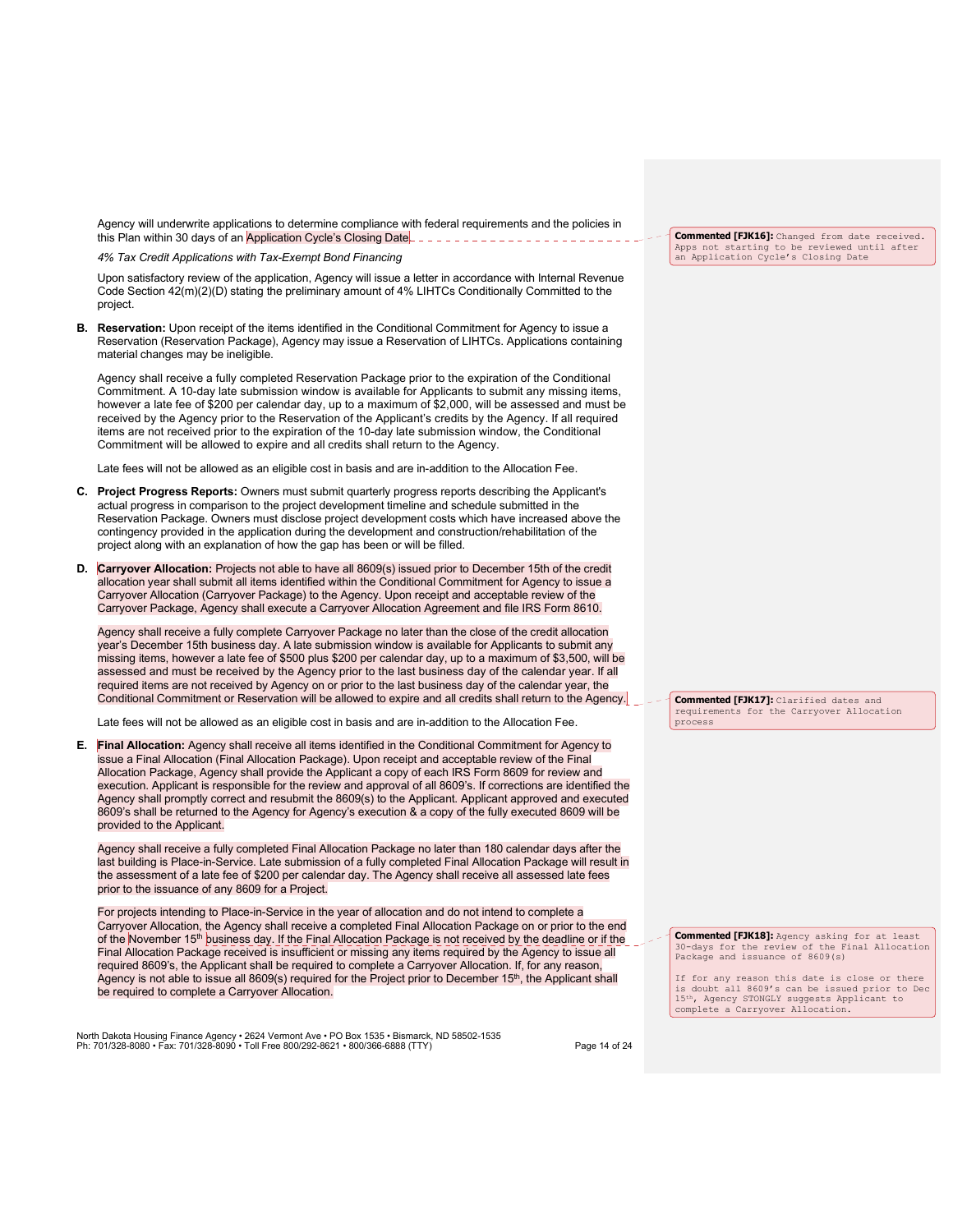If Agency is asked to reissue an 8609 after a fully executed copy has been provided to the Applicant, Agency may assess a processing fee of \$50 per reissued 8609.

**F. Credit Return or Cancellation:** If, at any time after issuance of a Reservation of credits, an Applicant is unable to complete the project within the LIHTC Program's requirements, the Applicant shall voluntarily return all credits.

If an Applicant is awarded additional credits from a subsequent allocation year for the same Project, it is the Agency's preference for the Applicant to voluntarily return all credits Conditionally Committed, Reserved, or Allocated for the Project in exchange for a new Conditional Commitment, Reservation, or Allocation, whichever milestone the returning credits have obtained, of credits from the subsequent allocation year. The new Conditional Commitment, Reservation, or Allocation shall not be less than the sum the credits returned plus the additionally awarded credits.

# **X. RESPONSIBILITY OF APPLICANT**

The Applicant has the responsibility to abide by the representations made in the LIHTC application and in the LURA. Failure to abide by these representations may result in sanctions against the Applicant, including but not limited to, the inability to apply for LIHTCs in the future and participate in other Agency administered programs.

# **XI. RESPONSIBILITY OF AGENCY**

Agency review of documents submitted in connection with the allocation is for its own purpose. Agency makes no representations to the Applicant or anyone else regarding adherence to the Internal Revenue Code, Treasury regulations, or any other laws or regulations governing LIHTCs.

No member, officer, agent, or employee of Agency shall be personally liable concerning any matters arising out of, or in relation to, the allocation of the LIHTCs.

Projects awarded LIHTCs will be subject to compliance monitoring by Agency for the duration of the period of affordability plus the extended use period.

# **XII. MODIFICATION TO THE QUALIFIED ALLOCATION PLAN**

To the extent necessary to facilitate the award of LIHTCs, Agency may modify this Plan from time to time, including minor modifications necessary to facilitate the administration of the LIHTC Program or to address unforeseen circumstances and waiving any conditions not mandated by the Code. For example, in the event of a major natural disaster, Agency may disregard any section of the Plan, including point scoring and evaluation criteria, that interferes with an appropriate response. Agency will document any waivers from the established priorities and selection criteria of the Plan and will make this documentation available to the public upon request.

To the extent that anything contained in this Plan does not meet the minimum requirements of federal law or regulation, such law or regulation shall take precedence over this Plan.

# **North Dakota Housing Finance Agency**

2624 Vermont Avenue PO Box 1535 Bismarck, ND 58502-1535

800/292-8621 or 701/328-8072 800/366-6888 (TTY) www.ndhfa.org · info@ndhfa.org



North Dakota Housing Finance Agency • 2624 Vermont Ave • PO Box 1535 • Bismarck, ND 58502-1535<br>Ph: 701/328-8080 • Fax: 701/328-8090 • Toll Free 800/292-8621 • 800/366-6888 (TTY)

**Commented [FJK19]:** Clarified dates and requirements for Final Allocation process

**Commented [FJK20]:** Agency preference is to have one Allocation rather than allocations from multiple credit allocation years